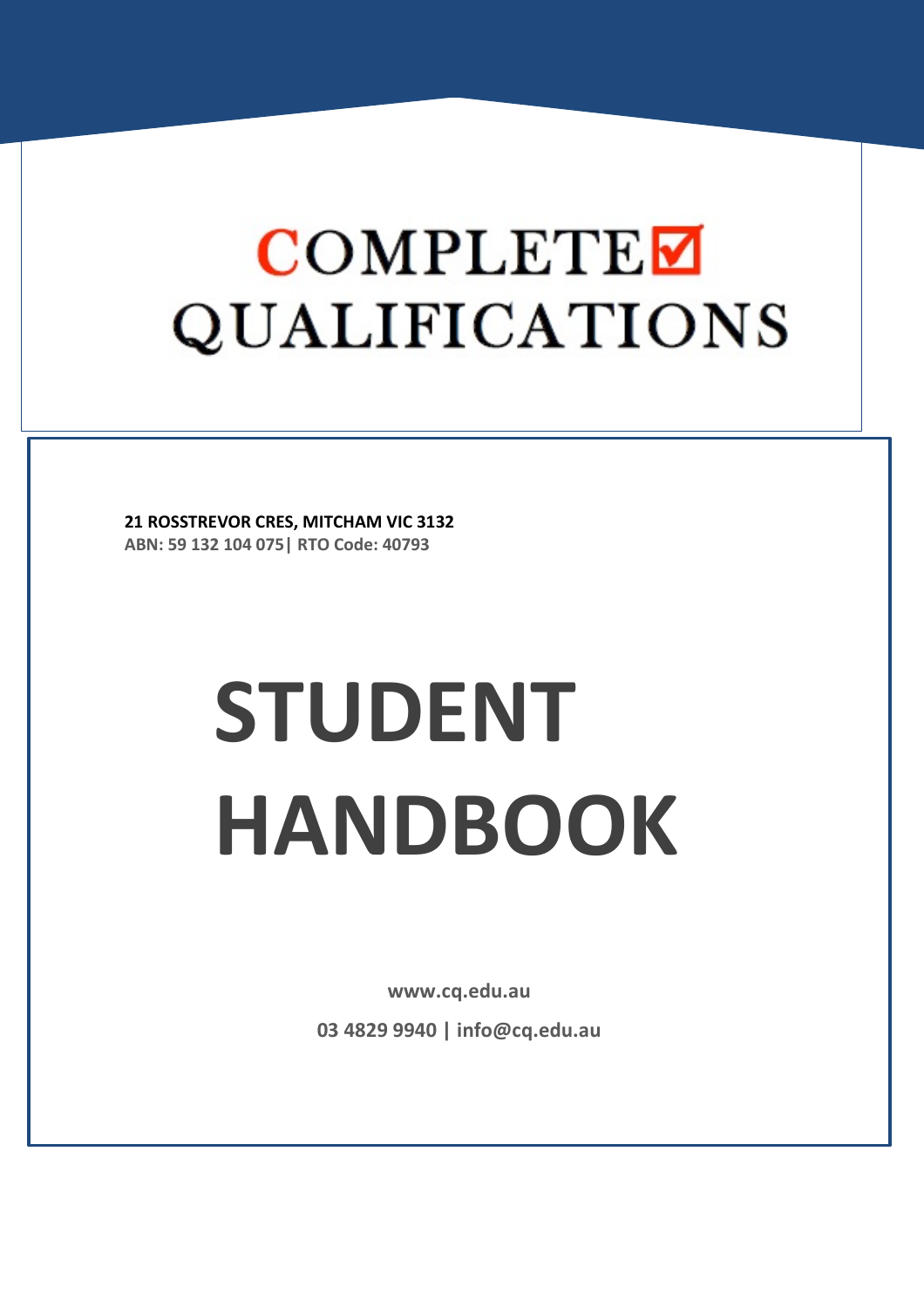## **Table of Contents**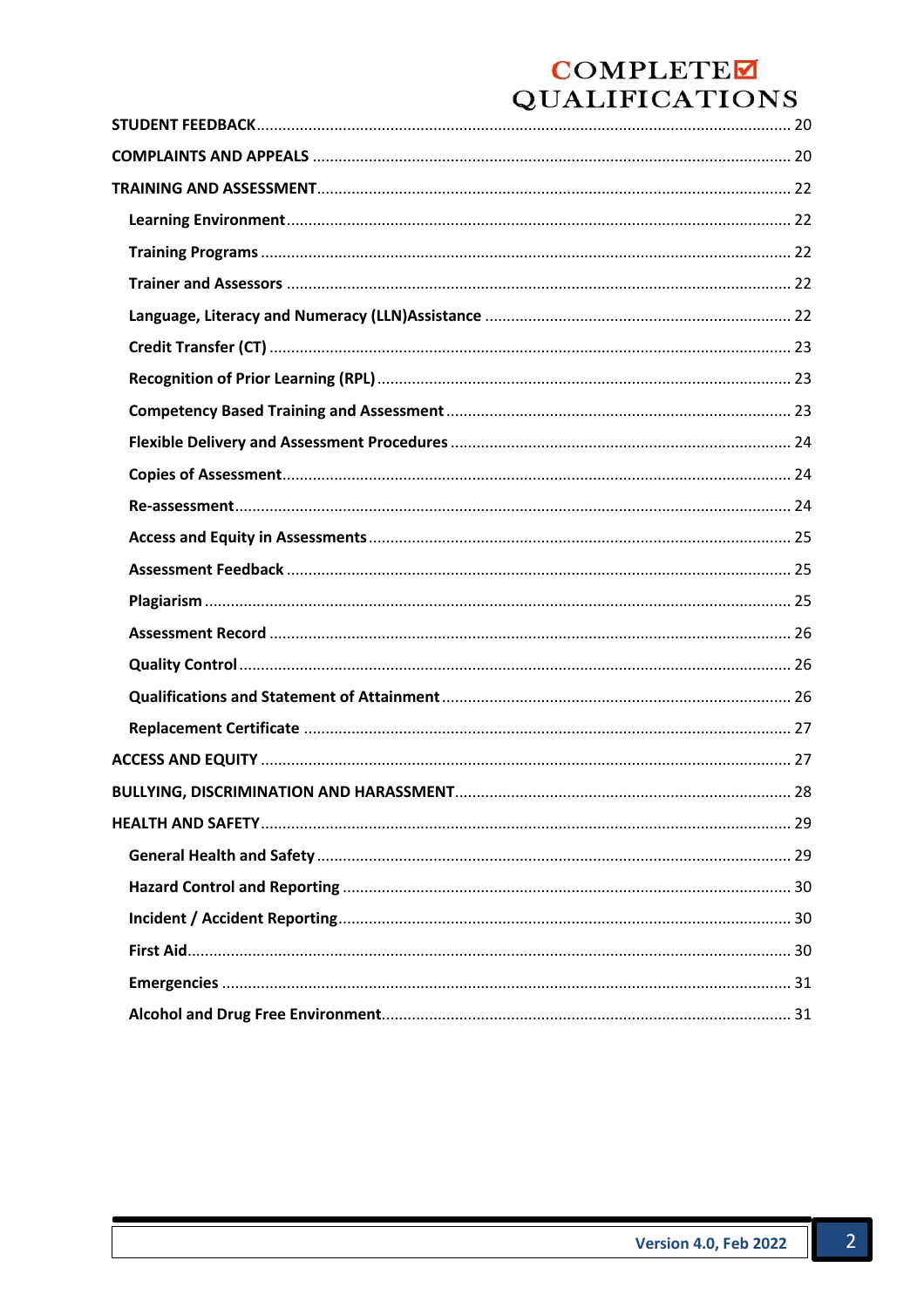## **ABOUT COMPLETE QUALIFICATIONS**

Welcome to Complete Qualifications. Thank you for your decision to study with us and we look forward to provide personalised, guided and blended learning to help working professionals achieve their education and career goals.

Complete Qualifications Pty Ltd trading as Complete Qualifications is a Registered Training Organisation (RTO Code: 40793) formed in 2018, with training centres in multiple locations throughout Australia. We are delighted to have you join us in one of our training centres. As an RTO accredited by the Australian Skills Quality Authority (ASQA), we will assist you build your career in the real estate industry with expert trainers who are licensed and qualified real estate agents.

As one of the leading training providers in Australia, we are devoted to provide high standards of training with current industry knowledge and practical skills to enable our students to achieve the best possible outcome in real estate business.

The staff at Complete Qualifications have many years of collective experience in training within the Vocational Education Training sector. All of the accredited trainers have extensive experiences in the industry. Our staff has built a reputation for the delivery of quality training programs based on national standards. With our highly qualified trainers and well-structured training programs, we aim to empower our students to equip with the best practical skills and stay competitive in the employment market.

Good luck with your study journey and enjoys your time with us!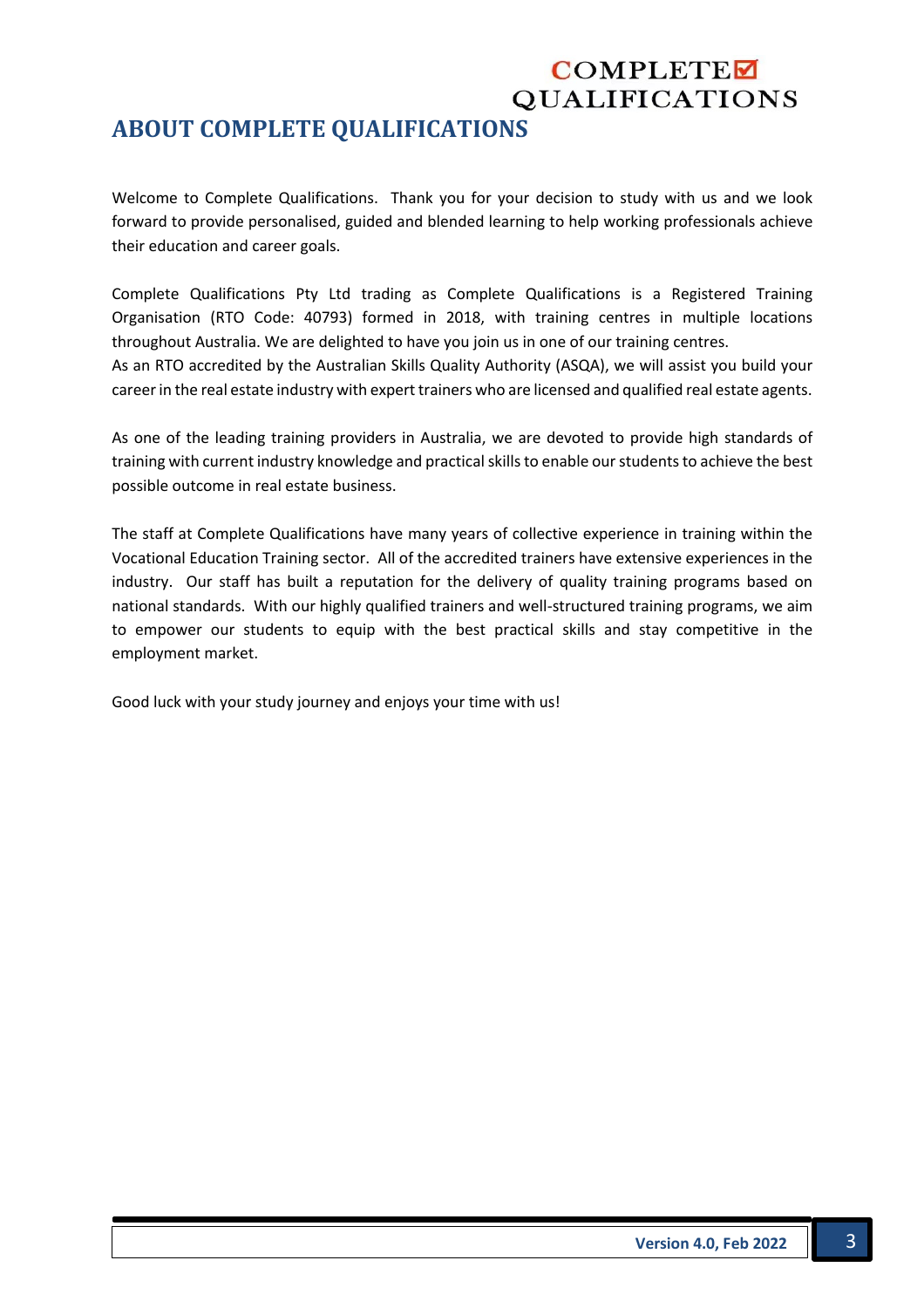## **ABOUT STUDENT HANDBOOK**

All Complete Qualifications students will have access to a copy of this handbook. This handbook can be accessed on our website www.cq.com.au. In it are some guidelines on what is expected in the say of behaviour whilst undertaking training and assessment with Complete Qualifications. It also includes important information about your rights and obligations. Students will be expected to abide by its direction and intent.

You may need to refer to this handbook throughout your training. If you have any questions related to your training program or any of our policies and procedures, you are encouraged to contact your allocated trainer or the administration staff for more information.

#### *DISCLAIMER*

Complete Qualifications attempts to ensure all information distributed to students are up to date, but sections maybe amended without notice. Any person acting on information contained should first check with Complete Qualifications to ascertain whether the relevant information is updated. Complete Qualifications and staff will not be liable for any damage or loss caused directly or indirectly from the possession, publication, or use of the information contained. It is provided in good faith without express or implied warranty.

#### **Contact Information**

| <b>Head Office:</b>                                                                                      |                            |
|----------------------------------------------------------------------------------------------------------|----------------------------|
| 21 Rosstrevor Cres, Mitcham Vic 3132                                                                     |                            |
| <b>Office business hours:</b><br>Monday to Friday 7:00am - 6:00pm<br>Saturday to Sunday: 9:00am - 3:00pm | <b>Phone: 03 4829 9940</b> |
| Website: https://www.cq.edu.au/                                                                          | Email: info@cq.edu.au      |
|                                                                                                          |                            |

#### **Support, Welfare and Guidance**

Complete Qualifications will assist all participants in their efforts to complete our training programs. In the event that a participant is experiencing any difficulties with their studies, Complete Qualifications will recommend that the participant should see their trainer or a member of Complete Qualifications management.

Complete Qualifications's trainers and management need to ensure that the full resources of Complete Qualifications are made available to the participant to ensure that the participant has every opportunity to achieve the required level of competency.

Should you be experiencing a personal difficulty, Complete Qualifications will make every attempt to accommodate their needs within our limited capacity. Complete Qualifications has a compassionate and understanding approach to the difficulties of our students. If you need exceed our capacity, Complete Qualifications will refer you onto an appropriate external agency.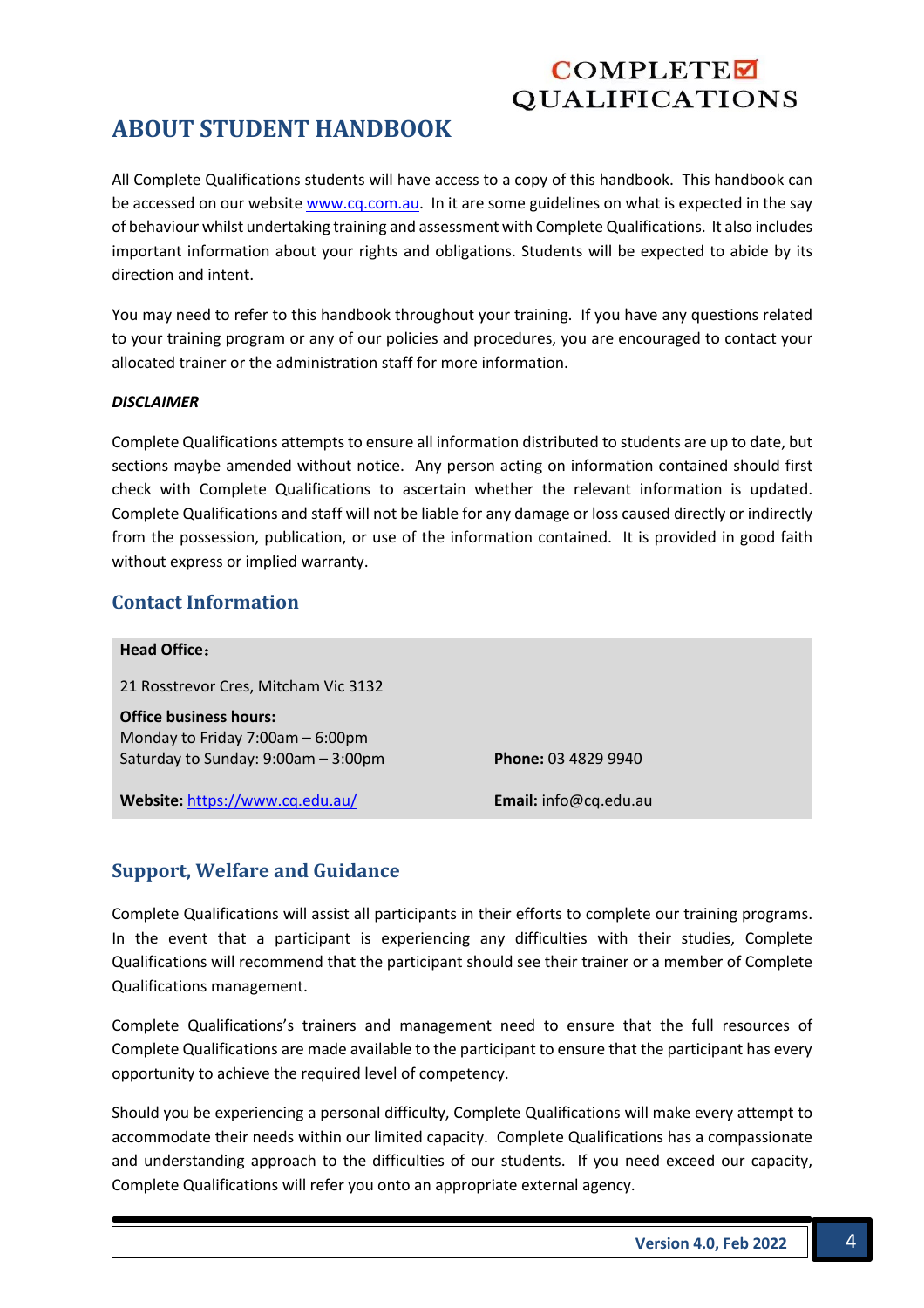## **STUDENT CODE OF CONDUCT**

All students are required to observe and comply with Complete Qualifications 's policies, procedures, guidelines, directive and quality initiatives at all times during your enrolment with Complete Qualifications.

### **Student Rights**

All students have rights to:

- Be treated fairly and with respect by all students and staff.
- Not be harassed, victimized or discriminated against on any basis.
- Learn in a supportive environment which is free from harassment, discrimination and victimisation.
- Learn in a healthy and safe environment where the risks to personal health and safety are managed and minimised.
- Have their personal details and records kept private and secure according to Complete Qualifications Privacy Policy.
- Access the information Complete Qualifications holds about them.
- Have their complaints and appeals dealt with fairly, promptly, confidentially and without retribution.
- Receive training, assessment and support services that meet their individual needs.
- Be given clear and accurate information about their course, training and assessment arrangements.
- Access the support they need to effectively participate in their training program.
- Provide feedback to Complete Qualifications on the student services, training and assessment and support services they receive.

## **Student Obligations**

Complete Qualifications expects its students to:

- Inform themselves of Complete Qualifications policies affecting them and comply with this Code of Conduct at all times.
- Treat all Complete Qualifications staff, other students and visitors of Complete Qualifications with courtesy, tolerance and respect.
- Ensure your contact details are up-to-date and that you read all the communications and emails sent to your provided email and physical addresses.
- Treat other students and staff with respect so as not to compromise their health, safety, privacy and welfare.
- Adhere to course requirements and dressing code.
- Make payments for your training within agreed timeframe.
- Comply with occupational, health and safety regulations at all times.
- Comply with anti-discrimination legislation at all times. This includes but is not limited to equal opportunity, racial vilification and disability discrimination.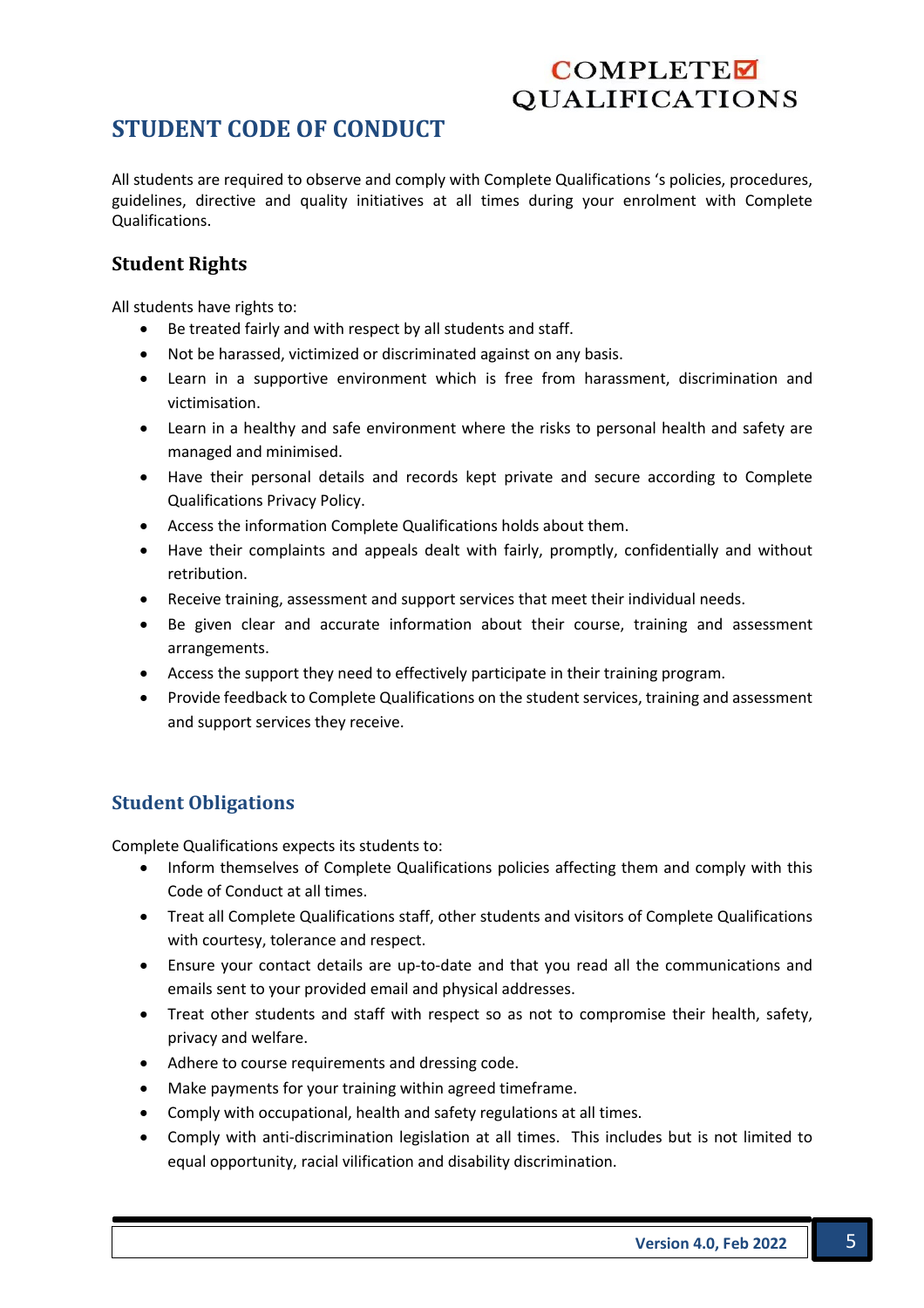- Behaviours need to be an acceptable level for the training at all times.
- Comply with workplace harassment, victimisation and bullying regulations at all times.
- Complete training and assessment activities within agreed timeframe.
- Communicate any difficulties with completion of activities or assessment with your trainer.
- Inform Complete Qualifications in advance of any intended absences.
- Inform Complete Qualifications immediately should you be unable to attend due to illness or any other reasons.
- Inform Complete Qualifications if you have a medical condition that may affect your participation or affect those with whom you may be training.
- Photo IDs are to be produced upon request to confirm identity before certificates or Statement of Attainment can be issued.
- Unique Student Identifier (USI) must be provided before certificates or Statement of Attainment can be issued.
- The use of banned substances within training environment is strictly prohibited.

#### **Unacceptable Student Behaviours**

Unacceptable student behaviours may include but is not limited to:

- Sextual harassment
- Actions which are unsafe and place you or others at risk
- Lack of personal hygiene
- In appropriate physical contact and/or physical violence
- Bullying and intimidating of any other person
- Being affected by drugs and/or alcohol
- Disruption to the class or other students
- In appropriate isolation of a group member from group activities
- Making racist and sexist comments to any other person
- Demeaning another in any way
- Constantly and inappropriately seeking attention
- Behaving in a disruptive manner such as swearing, yelling, using offensive language
- Inappropriate invasion of another person's space
- Other behaviour deemed your trainer or other students as objectionable
- Stealing
- Disobeying any reasonable direction by a staff member
- Viewing or distributing offensive material via internet, email or any other means
- Use of mobile phones in the classroom environment

If your behaviour is disruptive or unacceptable, disciplinary actions may be taken against you. A trainer/assessor can ask you to leave the classroom/real-time connected session or refuse entry again if your behaviour is disruptive or dangerous. If your behaviour threatens the safety of others, interferes with the duties of staff or other students' study or damage or threatens Complete Qualifications property, you may be suspended.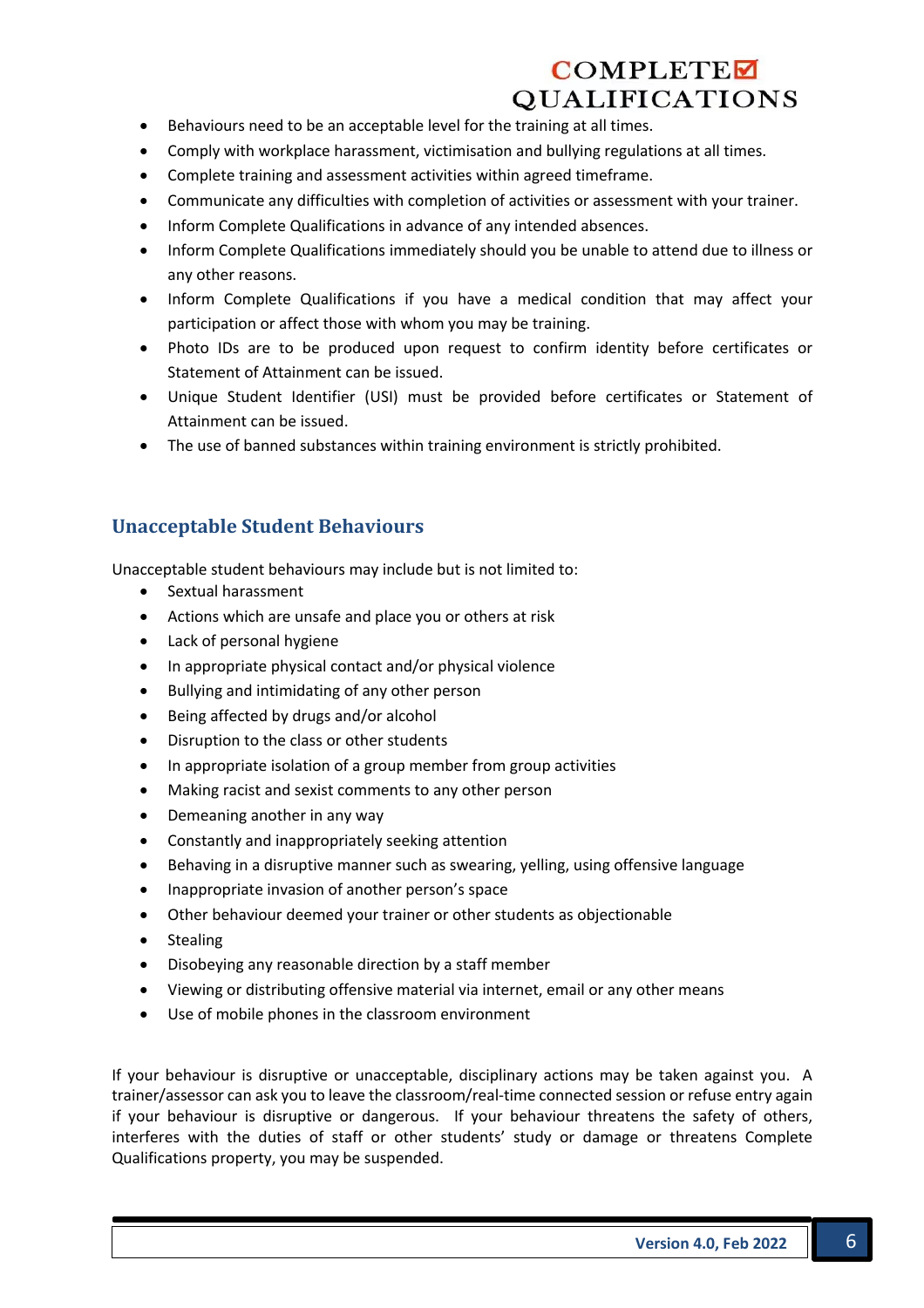#### **Integrity in Academic Works**

Students are expected to:

- Not engage in plagiarism or other academic misconduct
- Actively participate in the learning process
- Attend scheduled course training and assessment tasks on time, unless unforeseen or exceptional circumstances arise
- Behave ethically, avoiding any action or behaviour that would unfairly disadvantage or advantage either themselves or any other person
- Comply with the assessment conditions, trainer/assessor instructions, and ensure the proper use of copyright material
- Not behave in a way that disrupts or interferes with any training or academic activity of Complete Qualifications.

## **Complete Qualifications Resources**

Students have a general responsibility to safeguard, properly use and care Complete Qualifications's resources. Fraud or theft by a student may result in dismissal or a legal action.

Students are expected to:

- Use and care for Complete Qualifications resources, such as buildings, equipment and information, in a lawful and ethical manner, mindful of the need for resources to be share by all Complete Qualifications members.
- Not engage in behaviour that is detrimental to Complete Qualifications's property, including facilities, equipment and course materials.

Students must use Complete Qualifications's resources only for purposes related to their studies. Complete Qualifications's facilities and resources are necessarily provided in an accessible manner on trust to staff and students.

## **Complete Qualifications Responsibilities**

Complete Qualifications has responsibilities to ensure students:

- Study in an academic environment which fosters student participation in active and collaborative learning activities that contribute towards development to knowledge, skills and graduate attributes.
- Are considered for selection into courses or programs on the basis of criteria that are valid, explicit, fair and reliable.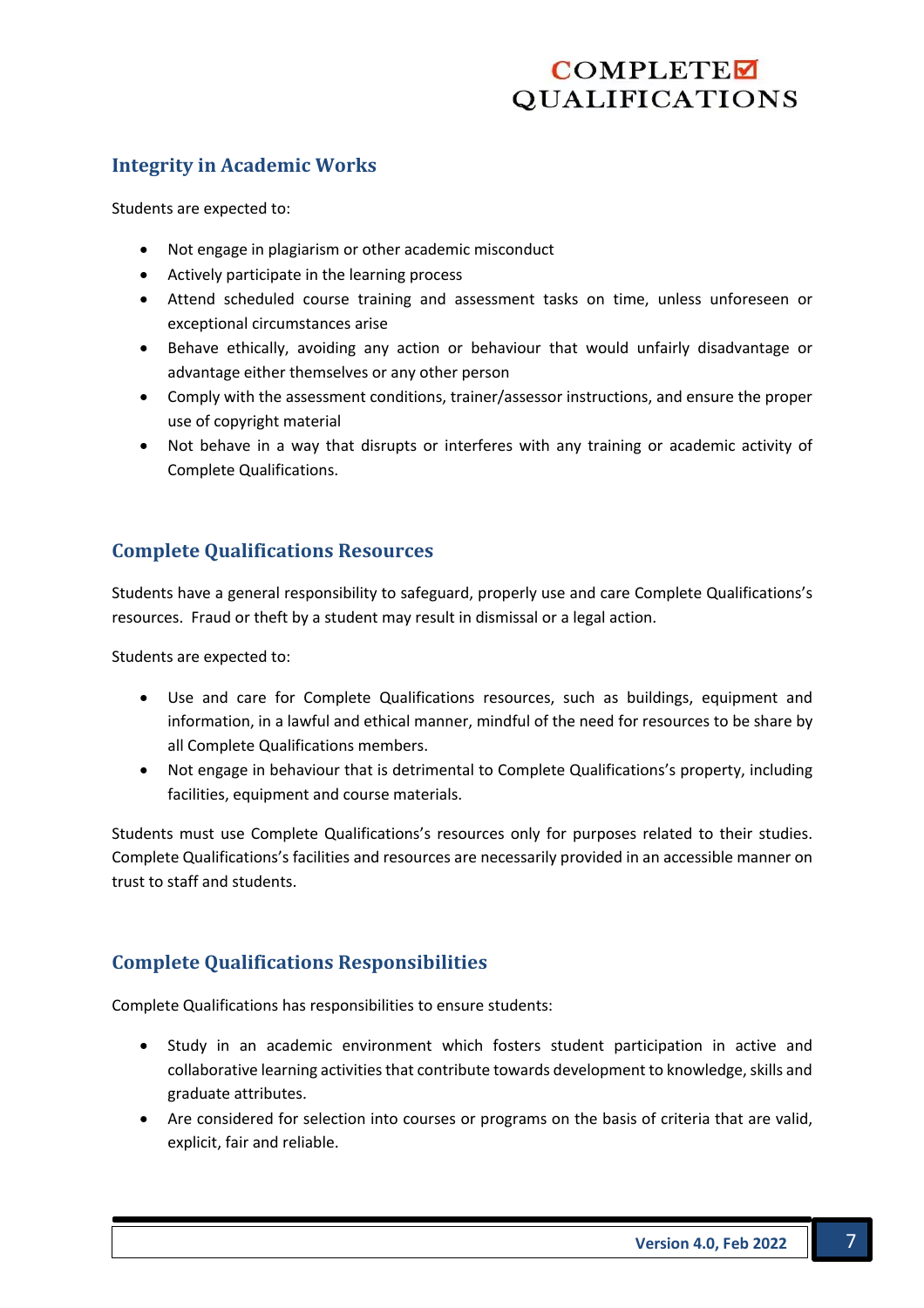- Enrol in courses and programs of study that are of high standard, satisfy relevant professional requirements, are up-to-date and based on training packages and industry expectations.
- Have access to appropriately qualified academic staff and academic and learning support services.
- Have access to materials, equipment and other resources to enable completion of academic courses.
- Receive timely, complete, clear and accurate information in relation to the content, conditions, cost and assessment tasks of courses.
- Receive timely and appropriate feedback on assessment tasks.
- Receive timely and appropriate information in relation to administrative procedures that apply to them.
- Have an opportunity to provide feedback on the training, learning and assessment environment.
- Study and work in a safe, harmonious, tolerant and productive academic environment.
- Are treated with courtesy, tolerance and respect as valued members of Complete Qualifications
- Are treated fairly, impartially and consistently in all aspects of Complete Qualifications policy, procedures and practice
- Are treated equitably, free from all forms of unlawful discrimination and harassment, including sexual harassment.

## **Discipline**

If any students breach the expected responsibilities as outlined above Complete Qualifications will be required to take disciplinary action to rectify and/or manage the behaviour.

If a trainer is dissatisfied with your behaviour, they have the authority to:

- Warn you that your behaviour is unsuitable
- Ask you to leave the class if behaviour persists. You will need to pay a rebooking fee should an incident like this occurs.

In all situations and circumstances, the student will be given due time and opportunity to respond to any concerns about their conduct or failure to meet the expectations set upon them.

Students have the right to make an appeal of any decision made under Complete Qualifications Complaints and Appeals Policy and Procedures.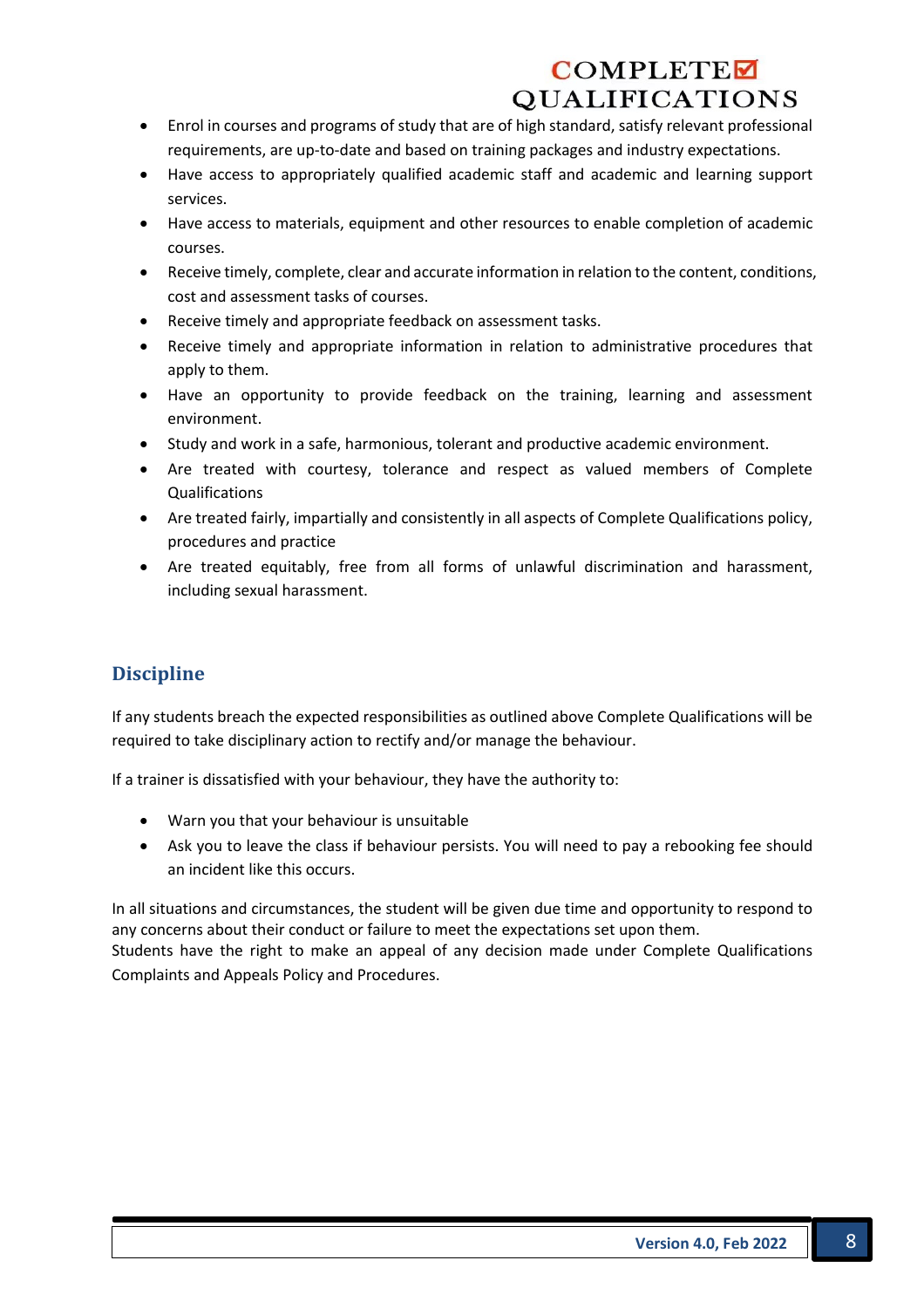## **BOOKING TERMS AND CONDITIONS**

Course booking terms and conditions are specified on Complete Qualifications website and this student handbook.

| *Re-assessment                                                                                                          | <b>Rescheduling</b><br>Fee                   | <b>Re-issue</b><br>a<br>qualification or<br><b>Statement</b><br>οf<br><b>Attainment</b> |
|-------------------------------------------------------------------------------------------------------------------------|----------------------------------------------|-----------------------------------------------------------------------------------------|
| Theory assessment: \$50<br><b>Practical</b><br>assessment:<br>Refer to website for<br>different<br>training<br>programs | Refer<br>to<br><b>Refund Policy</b><br>below | \$25                                                                                    |

\* *Re-assessment: If you are assessed as not competent for a unit of competency, a free re-assessment will be offered. If you are assessed as not competent again, a re-assessments fee will be applied as above. If you are assessed as Not Yet Competent for the third time, you will be required to pay the full unit of competency fee to attend the full course again.* 

Tuition, other fees and charges are subject to review and/or change at Complete Qualifications discretion. Complete Qualifications will advise the students of these changes prior to enrolment.

For short courses, course fees must be fully paid prior to the course commencement.

## **Full Qualification Tuition Payment Plan (Fee-for-Service)**

Complete Qualifications allows a student to pay their tuition fee by instalments for full qualification course.

Complete Qualifications complies with Clause 7.3 of the Australian Skills Quality Authority's (ASQA) User's Guide: Standards for Registered Training Organisations (RTOs) 2015 where Complete Qualifications will not require a prospective or current learner to prepay fees in excess of a total of \$1500.

Students will be given two (2) weeks' notice of their next instalment due date. Failure to pay the instalment by the due date will result in a letter suspension being issued to the student.

If you have any difficulties with payments, please consult our officer by contacting our administration office.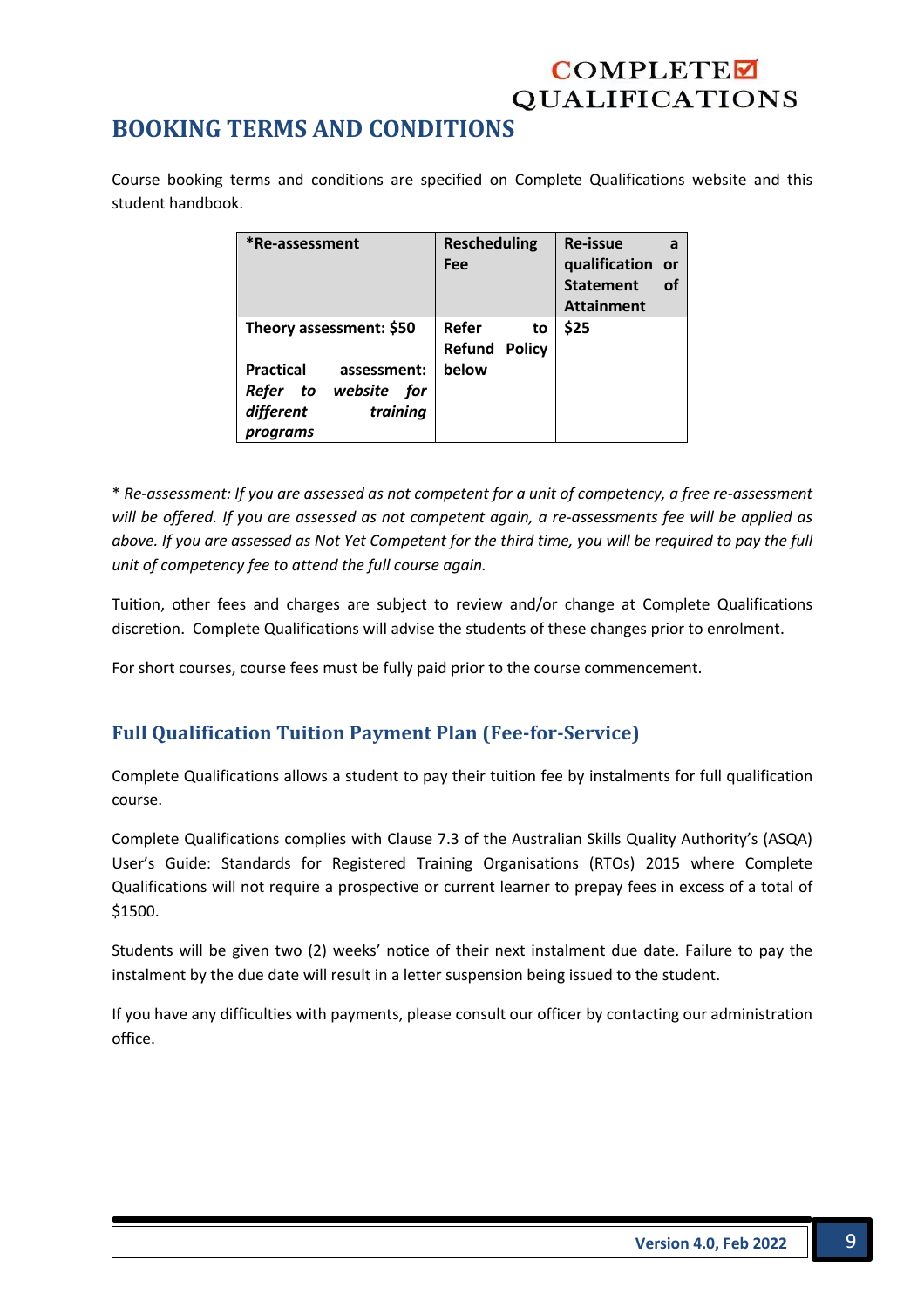## **Cancellations by Complete Qualifications**

In the unlikely event that Complete Qualifications cancels a course prior to the publicised start date or cancels a commenced course, a full refund will be made within 10 working days of that cancellation. Enrolees in cancelled courses will not be entitled to compensation over and above fees actually paid to date.

Complete Qualifications reserves the right to cancel workshop courses at any time if insufficient numbers are enrolled.

## **Fee Refund Policy and Procedure (Fee-for-Service)**

#### **Full Qualification Course Refund Policy**

- All students must bring ID for verification of identify.
- All students must provide valid Unique Student Identity (USI) number.
- Certificates cannot be issued until all related assessment activities have been satisfactorily completed.
- Certificates cannot be issued until all AVETMISS and USI information has been confirmed.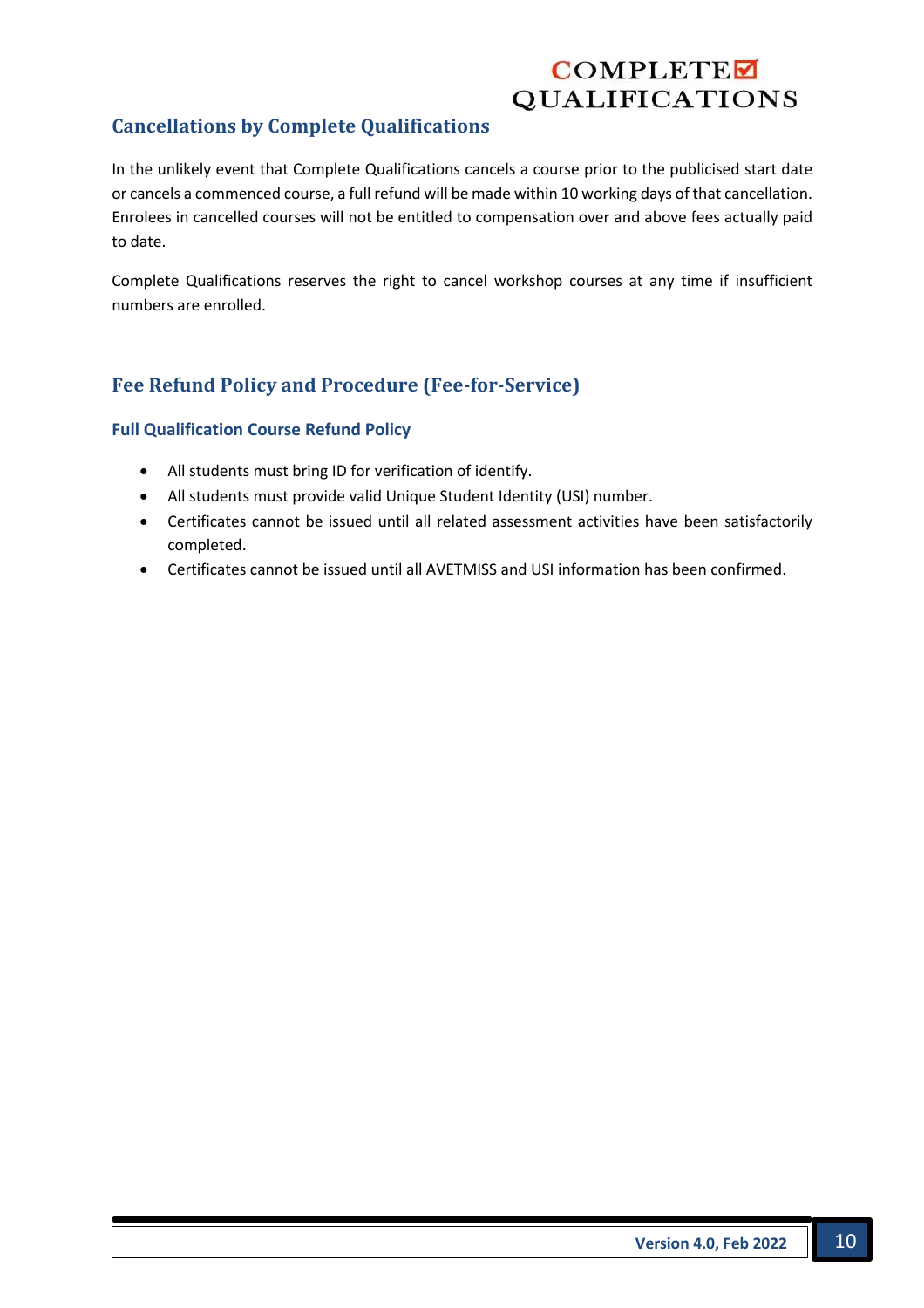#### **Cancellation:**

- Cancellation 10 working days prior to course = full refund
- Cancellation 5 working days prior to course = \$50 cancellation fee
- Cancellation less than 5 working days prior to course = no refund
- No cancellation after course start date
- No attendance = No refund
- No other refunds will be granted

*Note: Complete Qualifications reserves the right to withhold issue of qualifications if any fees are unpaid at the end of your course.*

| <b>Timeline</b> | working<br>10<br>prior<br>to<br>commencement | prior<br>to<br>commencement | days $ 5$ working days Less than 5 working<br>prior<br>davs<br>$\mathsf{to}$<br>commencement | After<br>commencement |
|-----------------|----------------------------------------------|-----------------------------|----------------------------------------------------------------------------------------------|-----------------------|
| Refund          | 100% refund                                  | Paid<br>fee<br>course       | No refund                                                                                    | No refund             |
| <b>Course</b>   |                                              | \$50<br>minus               |                                                                                              |                       |
| Fee             |                                              | cancellation fee            |                                                                                              |                       |

#### **Rescheduling:**

- Rescheduling 10 working days prior to course = Free
- Rescheduling 5 working days prior to course = \$50 administration fee
- Less than 5 working days prior to course = 50% of course fee
- Less than 48 hours before the course = no transfer accepted

| <b>Timeline</b> | working<br>10<br>prior<br>to | days   5 working days Less<br>prior<br>to | than<br>working days prior   hours prior to | - 48<br>5 Less<br>than |
|-----------------|------------------------------|-------------------------------------------|---------------------------------------------|------------------------|
|                 | commencement                 | commencement                              | to commencement   commencement              |                        |
| Rescheduling    | Free                         | \$50                                      | 50% of course fee                           | transfer<br>No.        |
| Fee             |                              |                                           |                                             | accepted               |

#### **Short Course Refund Policy**

- Certificates cannot be issued until all course paperwork requirements have been completed
- Certificates cannot be issued until all AVETMISS and USI information has been confirmed.
- All courses close for entry 10 minutes after the scheduled start time.
- All courses must be completed within 3 months of the original booking date.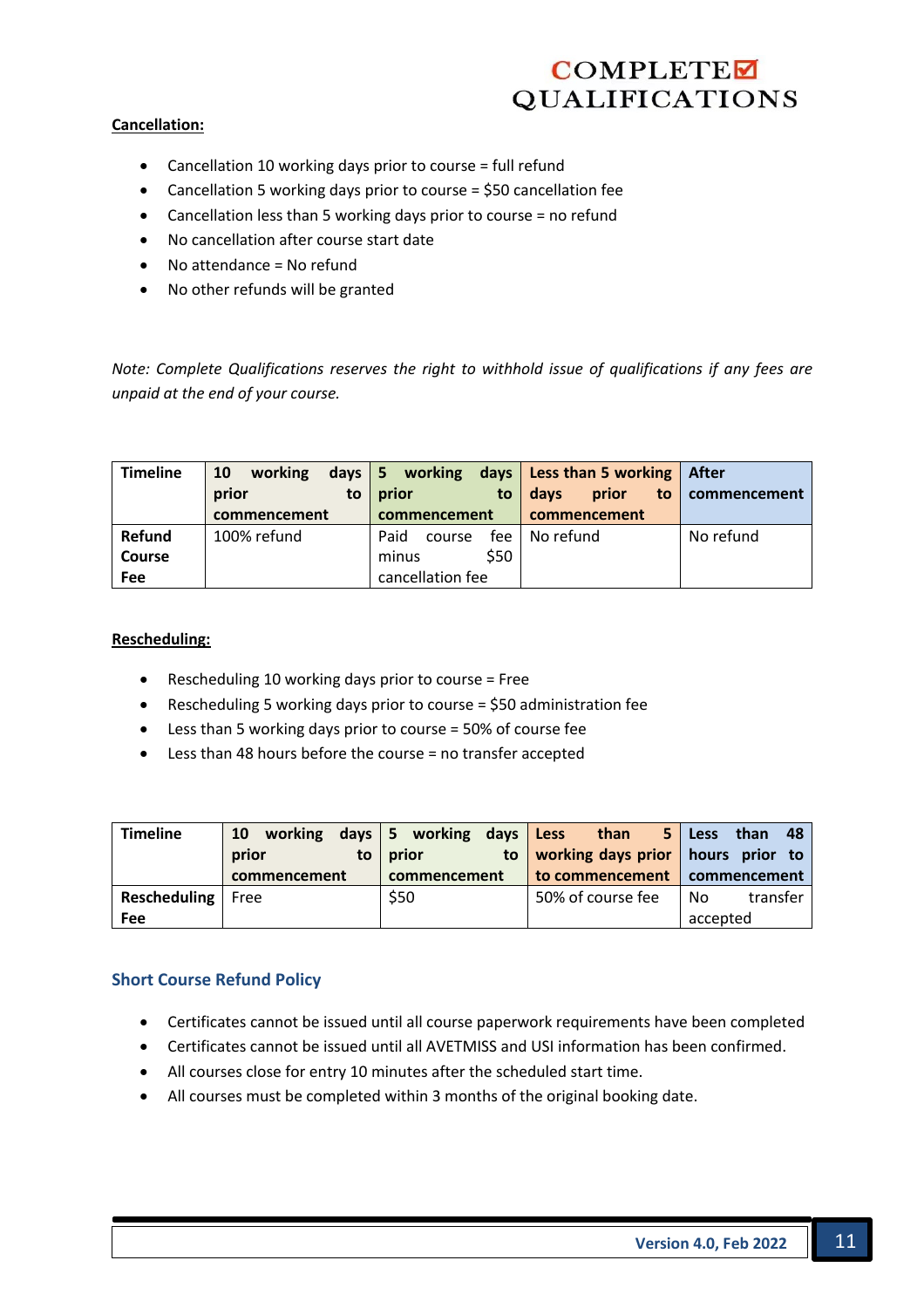#### **Cancellation:**

- More than 48 hours before the course start time = \$25 cancellation fee
- Less than 48 hours before the course start time = No refund
- Cancellation after course commencement = No refund
- No Attendance = No refund

| <b>Timeline</b>          | course start time                                          | More than 48 hours Less than 48 hours After commencement<br>prior to scheduled prior to scheduled<br>course start time |           |
|--------------------------|------------------------------------------------------------|------------------------------------------------------------------------------------------------------------------------|-----------|
| <b>Refund Course Fee</b> | Paid course fee minus   No refund<br>\$50 cancellation fee |                                                                                                                        | No refund |

#### **Rescheduling:**

- More than 48 hours before the course start time = \$25 administration fee
- Less than 48 hours before the course start time = 50% course fee
- After course commencement = 50% course fee

| <b>Timeline</b>          | before<br>time | More than 48 hours   Less than 48 hours   After commencement<br>course start before course start<br>time |                   |
|--------------------------|----------------|----------------------------------------------------------------------------------------------------------|-------------------|
| <b>Refund Course Fee</b> | \$25           | 50% of course fee                                                                                        | 50% of course fee |

#### **No Refund will be made by Complete Qualifications:**

- **Withdraw after commencement:** if a student withdraws from a course any time after the commencement date of the course; the balance of any fees still owing will be invoiced.
- **False or misleading information:** No refunds will be given to the applicants or students who provide false or misleading information in their enrolment, withdraw and refund application to Complete Qualifications
- **Suspension and Cancellation:** where a student has had their enrolment cancelled by Complete Qualifications and where the appeal process has not been sought by the student or the appeals process has been unsuccessful, no refund will apply and the remainder of the fees will be invoiced.
- **Early completion:** if a student completes the course early, the full tuition fees must be paid before a certificate can be issued. If a student extends their course, they will be required to pay additional fees before the commencement of the extended course.
- **Fail to complete pre-course information:** No refunds will be provided for students who are unable to attend their course due to not completing their pre-course information, including Unique Student Identifier number before the course commences.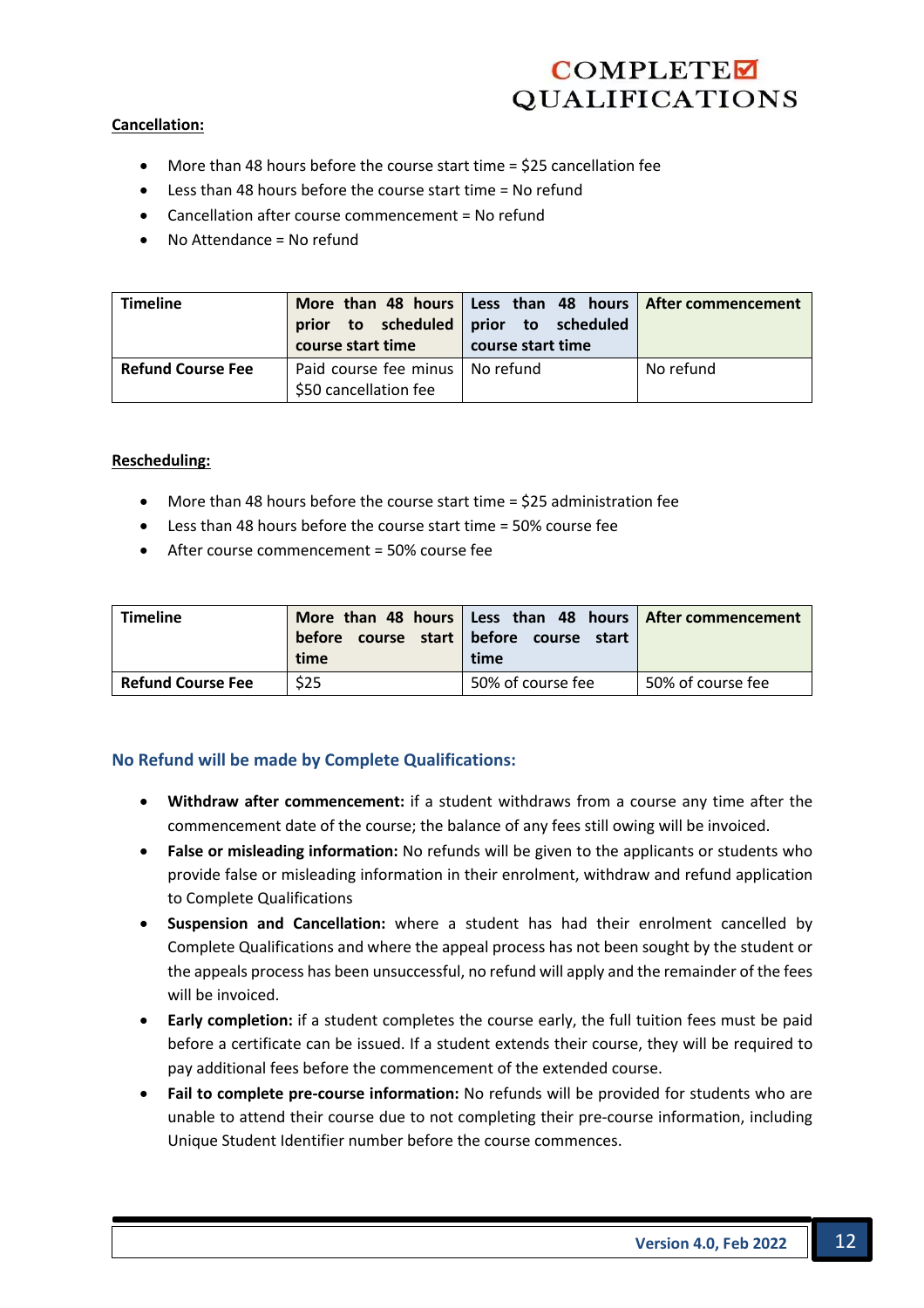## **Procedure for Claiming Refund**

- All refund claims must be submitted in writing via Complete Qualifications Refund Application Form.
- All refund applications must be made and signed in person by the student. Where it is not possible for a student to be present in person to claim a refund, the student must send a scanned copy of their signed forms to the RTO Administration officer by email. On receipts of email application, the RTO Administration Officer will verify student's signatures on records and may also telephone the student to verify student's identity. No refund will be made on email application until the time when student's identity has been verified.
- All applications for the refund will be authorised by the Campus Manager.
- In normal circumstances, Complete Qualifications will refund the amount within four (4) weeks after receipt of the completed and signed Refund Request Form.
- Payments will be made to students to their nominated bank accounts.
- For any refund to be paid to any other person than the students, a written authorisation from the student will be required.

## **STUDENT SELECTION AND ENROLMENT**

Complete Qualifications uses an objective, non-discriminatory, transparent and systematic process to select and enrol its students. Selection and enrolment processes are designed to ensure all relevant legislation and regulatory requirements are met, the prospective student is well informed and receives a high level of customer service and support throughout the entire enrolment process.

#### **Student Selection**

All applications to a training program will be given full and equitable consideration. If an applicant has a disability or additional need requirement, they are provided with the same opportunities to enrol in vocational education and training as any other student. Where there are conditions of enrolment or pre-requisites applied to a training program, these shall be clearly stated to the prospective students at the point of enquiry.

Applicants are aware that by submitting the application they are not guaranteed a position in their program/qualification of choice as entry can be dependent on program eligibility or pre-requisite requirements.

Criteria are applied prior to the acceptance of a student by Complete Qualifications.

- Obtaining a Unique Student Identifier (USI)
- Completing the required Application and/or Enrolment Form
- Meeting pre-requisite requirements and experiences where required
- Agreement to abide by Complete Qualifications's policies and procedures
- Payment of required fees (if applicable)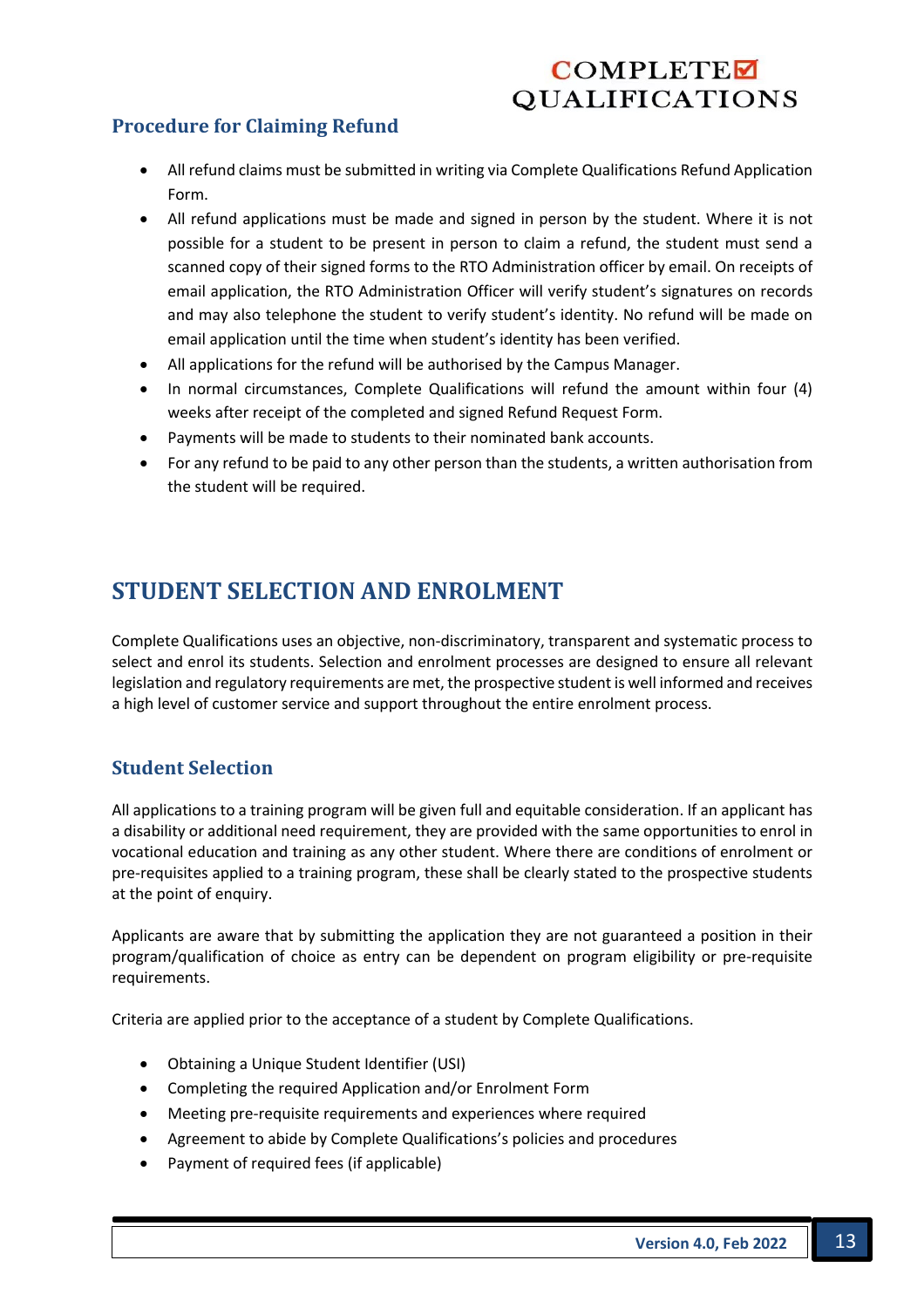#### **Enrolment**

Throughout the enrolment process Complete Qualifications provides prospective students with different ways to access the relevant information required to make an informed decision about their course and to fully understand their rights and responsibilities.

Information is accessible via a variety of different ways including but not limited to Complete Qualifications's website, student handbook and by speaking to our friendly administration team throughout the application and enrolment process.

Students who have successfully enrolled in a training program will be notified of enrolment confirmation by email from Complete Qualifications.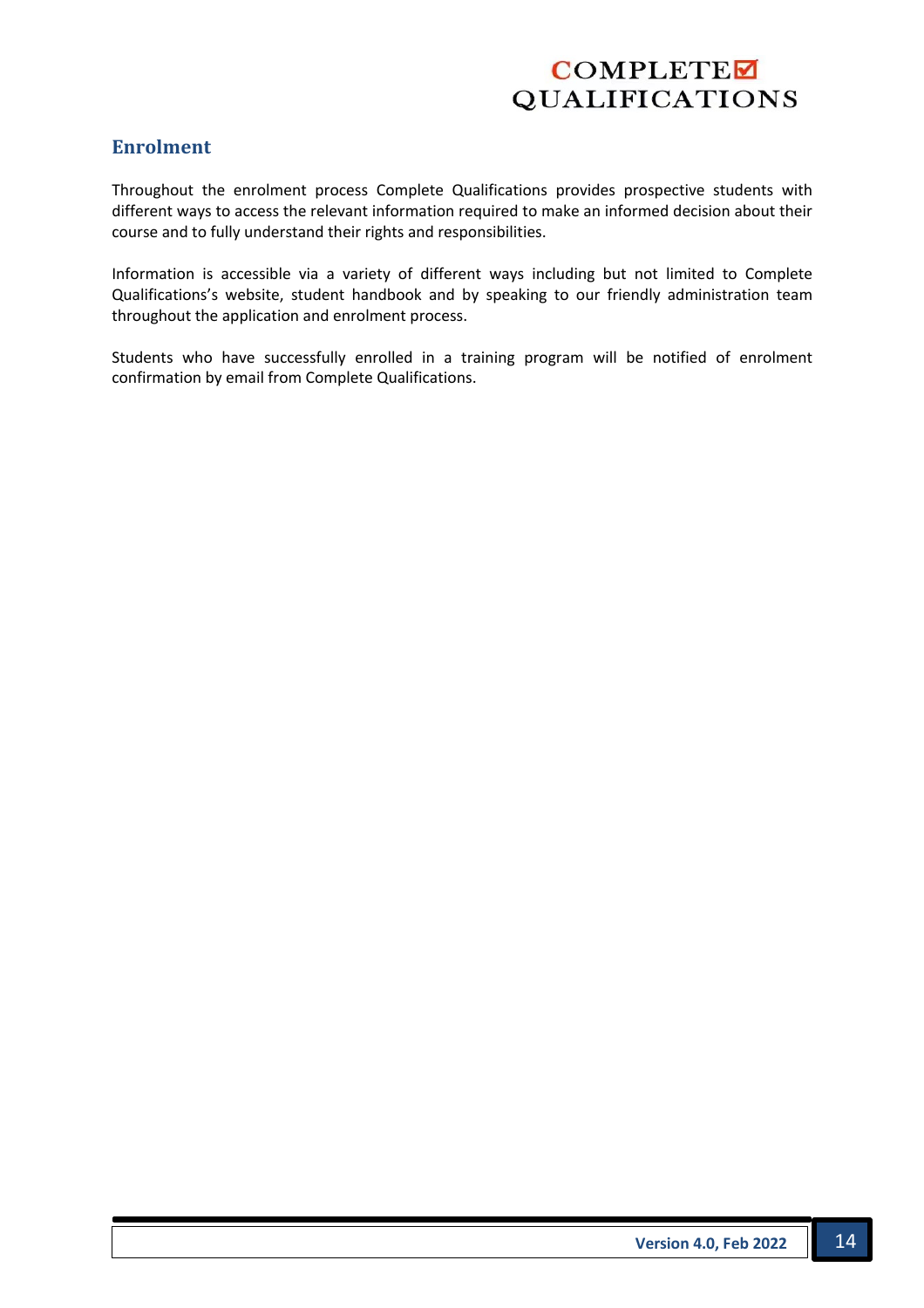## **UNIQUE STUDENT IDENTIFER (USI)**

From 1 January 2015 if you are undertaking nationally recognised training delivered by a registered training organization you will need to have a Unique Student Identifier (USI). This includes studying at TAFE or with a private training organization, completing an apprenticeship or skill set, certificate or diploma course.

A USI gives you access to your online USI account which is made up of ten numbers and letters. It will look something like this:



A USI account will contain all your nationally recognised training records and results from 1 January 2015 onwards. Your results from 2015 will be available in your USI account in 2016.

When applying for a job or enrolling in further study, you will often need to provide your training records and results. One of the main benefits of the USI is that you will have easy access to your training records and results throughout your life.

You can access your USI account online from a computer, tablet or smart phone anywhere and anytime.

#### **Do you need a USI?**

You will need a USI when you enroll or re-enroll in training from 1 January 2015 if you are a: student enrolling in nationally recognized training for the first time, for example if you are studying at TAFE or with a private training organization, completing an apprenticeship or skill set, certificate or diploma course; school student completing nationally recognized training; or student continuing with nationally recognized training.

You are a continuing student if you are a student who has already started your course in a previous year (and not yet completed it) and will continue studying after 1 January 2015.

Once you create your USI you will need to give your USI to each training organization you study with so your training outcomes can be linked and you will be able to:

- view and update your details in your USI account;
- give your training organization permission to view and/or update your USI account;
- give your training organization view access to your transcript;
- control access to your transcript; and
- view online and download your training records and results in the form of a transcript which will help you with job applications and enrolment in further training.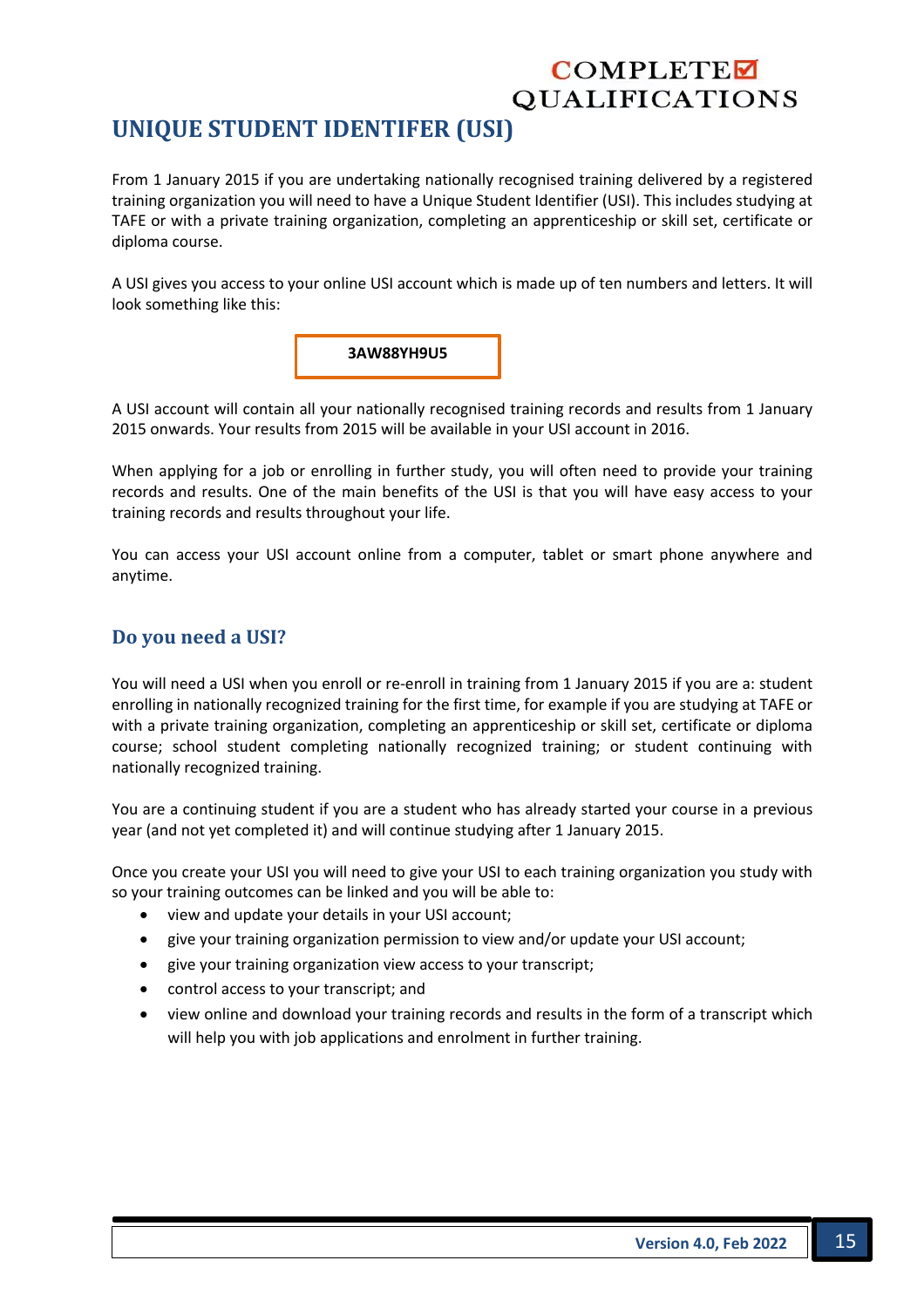### **How to get a USI?**

It is free and easy for you to create your own USI online.

While you may create your own USI, training organizations are also able to create a USI for you. Training organizations should do this as part of the enrolment process when you begin studying. Where this service is provided, training organizations will let you know.

Steps to create your USI – go to www.usi.gov.au and follow the steps.

The following steps show how you can create a USI:

Step 1 Have at least one and preferably two forms of ID ready from the list below:

- Driver's Licence
- Medicare Card
- Australian Passport
- Visa (with Non-Australian Passport) for international students
- Birth Certificate (Australian)
- Certificate of Registration by Descent
- Citizenship Certificate
- Immi Card

*IMPORTANT: To make sure we keep all of your training records together, the USI will be linked to your name as it appears on the form of ID you used to create the USI. The personal details entered when you create a USI must match exactly with those on your form of ID.* 

*If you do not have proof of ID from the list above, you can contact your training organization about the other forms of ID they can accept to help you get a USI.* 

Step 2 Have your personal contact details ready (e.g. email address, or mobile number, or address).

Step 3 Visit the USI website at: usi.gov.au.

Step 4 Select the 'Create a USI' link and follow the steps.

Step 5 Agree to the Terms and Conditions.

Step 6 Follow the instructions to create a USI – it should only take a few minutes. Upon completion, the USI will be displayed on the screen. It will also be sent to your preferred method of contact.

Step 7 You should then write down the USI and keep it somewhere handy and safe.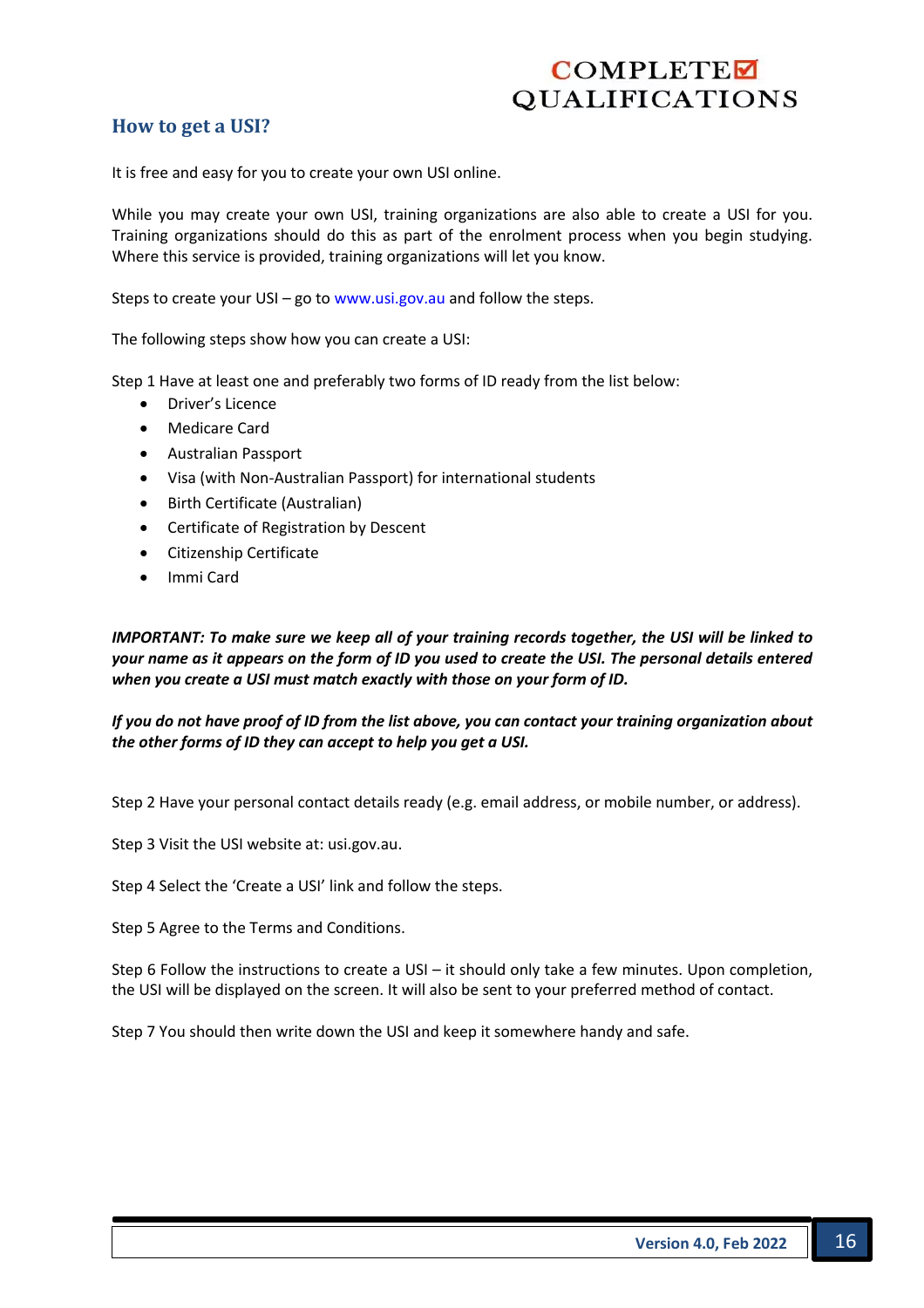## **PRIVACY POLICY**

#### **Privacy Principle**

- Personal information is collected from individuals in order that Complete Qualifications can carry out its business functions. Complete Qualifications only collects and stores information that is directly related to its business purposes and legal requirements of providing nationally recognised training and assessment.
- In collecting personal information, Complete Qualifications complies with the requirements set out in the Privacy Amendment (Enhancing Privacy Protection) Act 2012 (Cth) which updates the Privacy Act 1988 (Cth) and ensures compliance with the Australian Privacy Principles (APPs) set out in the Privacy Act and regulations of the state in which Complete Qualifications operates.
- This means Complete Qualifications ensures each individual:
	- $\circ$  Knows why their information is being collected, how it will be used and who it will be disclosed to and provided:
		- the mandatory Privacy Statement and Student Declaration as required under the Data Provision Requirements 2012
		- relevant State Government VET Student Enrolment Privacy Notice (NSW Smart and Skilled)
		- USI Privacy Notice
		- § NCVER specific to the collection of statistical data gathered from student surveys
	- o Is able to access their personal information upon request.
	- o Does not receive unwanted direct marketing.
	- $\circ$  Can ask for personal information that is incorrect to be corrected.

## **Collection of Information**

- In general, personal information will be collected through course application, Pre- training review, enrolment forms, and training and assessment records.
- The types of personal information collected include:
	- o personal and contact details
	- o proof of identification
	- o employment information, where relevant
	- $\circ$  Language Literacy and Numeracy proficiency for students, including the name of the test and the score received
	- o background information collected for statistical purposes about prior education, schooling, place of birth, disabilities and so on
	- o training, participation and assessment information
	- o fees and payment information, where relevant
	- o information required for the issuance of a USI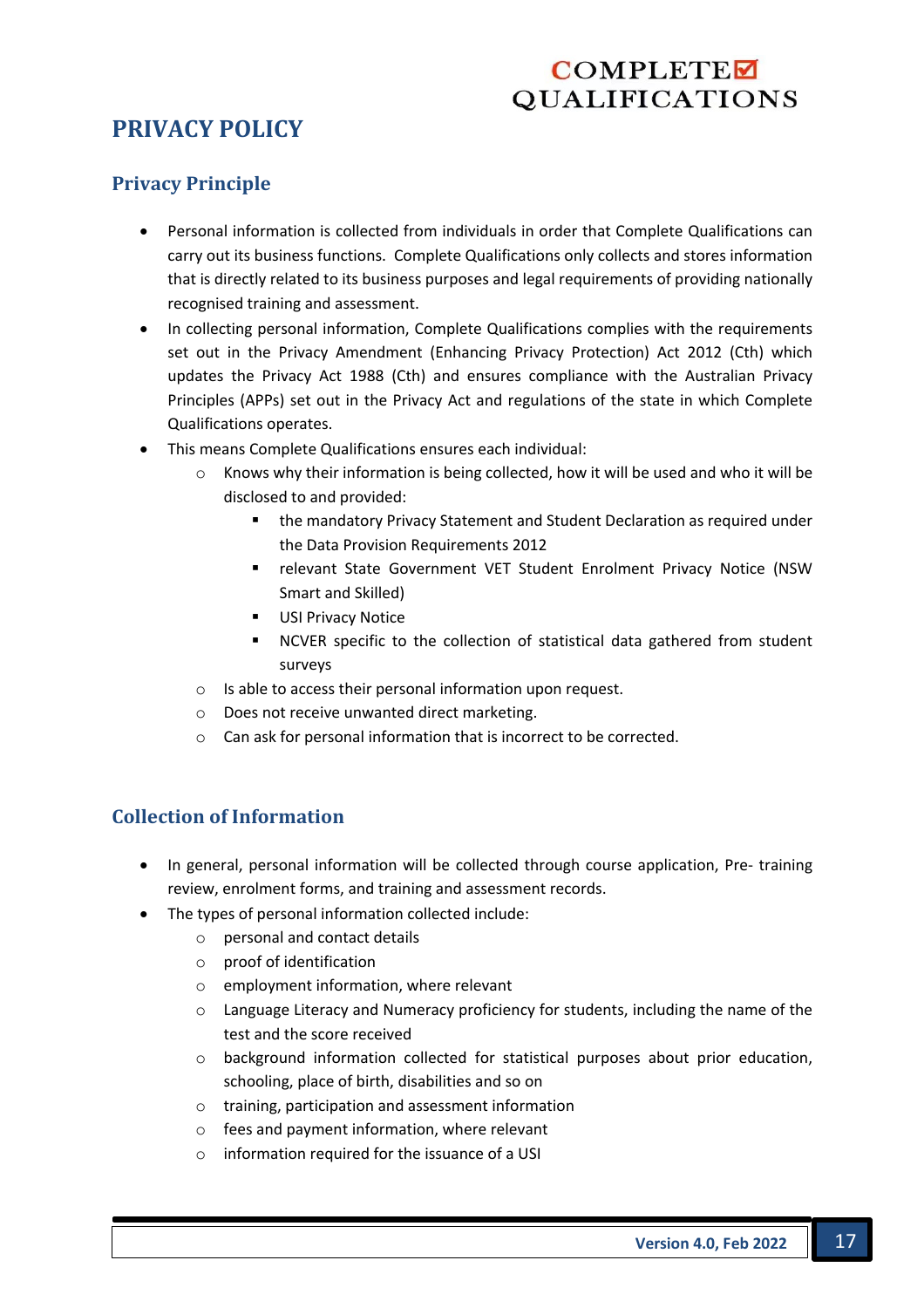### **USI Privacy and Complaints**

Students can find further information on how the Registrar collects, uses and disclose the personal information about you in the Regsitrar's Privacy Policy by contacting the Office of the Student Identifiers Regstrar on 13 38 73 or visiting the USI website: www.usi.gov.au.

The registrar's Privacy Policy contains information about how a student may access and seek correction of the personal information held about them and how they may make a complaint about a breach of privacy by the Registrar in connection with the USI and how such complaints will be dealt with.

Students may also make a complaint to the Information Commissioner about an interference with privacy pursuant to the Privacy Act, which includes the following:

- Misuse or interference of or unauthorised collection, use, access, modification or disclosure of USIs; and
- A failure by Complete Qualifications destroy personal information collected by the student only for the purpose of applying for a USI on their behalf.

#### **Storage and Use of Information**

- Complete Qualifications will store all records containing personal information securely and take all reasonable security measures to protect the information collected from unauthorised access, misuse or disclosure. Personal information will be stored in paper-based files that are kept in a secure location (locked filing cabinets/locked compactor) and electronically in a secure environment to which only authorised staff have access.
- The personal information held about individuals will only be used to enable efficient student administration, provide information about training opportunities, issue statements of attainment and qualifications to eligible students, and to maintain accurate and detailed records of student course participation, progress and outcomes.
- Complete Qualifications may use the personal information provided by an individual to market other internal products and services to them. An individual may opt out of being contacted for marketing purposes at any time by contacting our office. Information will not be passed onto any third-party marketing companies without the prior written consent of the individual.

#### **Disclosure of Information**

• The personal information about students enrolled in a Course with Complete Qualifications may be shared with the Australian Government and designated authorities, such as ASQA (the RTO's registering body) and its auditors, the USI Registrar (as per above), DET and the National Centre for Vocational Education Research (NCVER). This includes personal details, contact details, course enrolment information, unit outcomes, AQF certification and statement issuance and information about training participation and progress.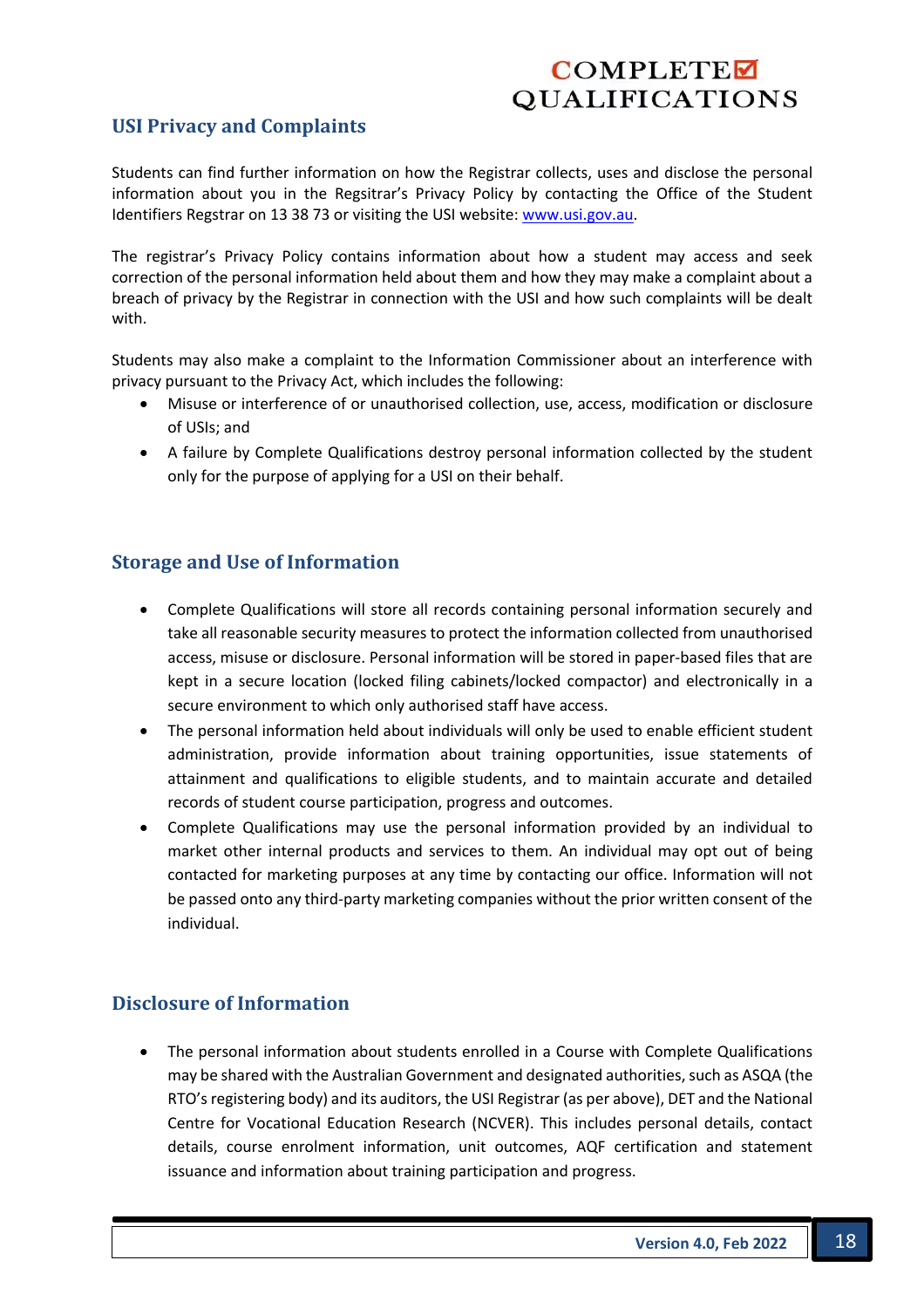- Complete Qualifications will not disclose an individual's personal information to another person or organisation unless:
	- $\circ$  They are aware that information of that kind is usually passed to that person or organisation.
	- o The individual has given written consent.
	- o The RTO believes on reasonable grounds that the disclosure is necessary to prevent or lessen a serious threat to the life or health of the individual concerned or another person.
	- o The disclosure is required or authorised by, or under, law.
	- o The disclosure is reasonably necessary for the enforcement of the criminal law or of a law imposing a pecuniary penalty, or for the protection of public revenue.
- Any person or organisation to which information is disclosed is not permitted to use or disclose the information for a purpose other than for which the information was supplied to them.

## **ACCESS TO STUDENT RECORDS**

Student files may only be accessed by the CEO, General Manager, Compliance Manager, student trainer and assessor, and/or an auditor appointed by the regulating authority. Access by administrative staff to Student's files will only be for the purpose of updating files.

All Students have a right to view their own files and may do so upon request to Complete Qualifications.

Access to a file by a third-party other than as above can only be provided with the written consent of the student.

## **RECORDS MANAGEMENT**

Complete Qualifications is committed to implementing best practice in its records management practices and systems. Complete Qualifications will maintain all student records on Complete Qualifications's capable student records management database.

Complete Qualifications will provide returns of its client records of attainment of units of competence to the National VET Regulator on a regular basis, or as determined by the National VET Regulator.

Complete Qualifications will comply with all Commonwealth requirements for the policy implementation of all student records.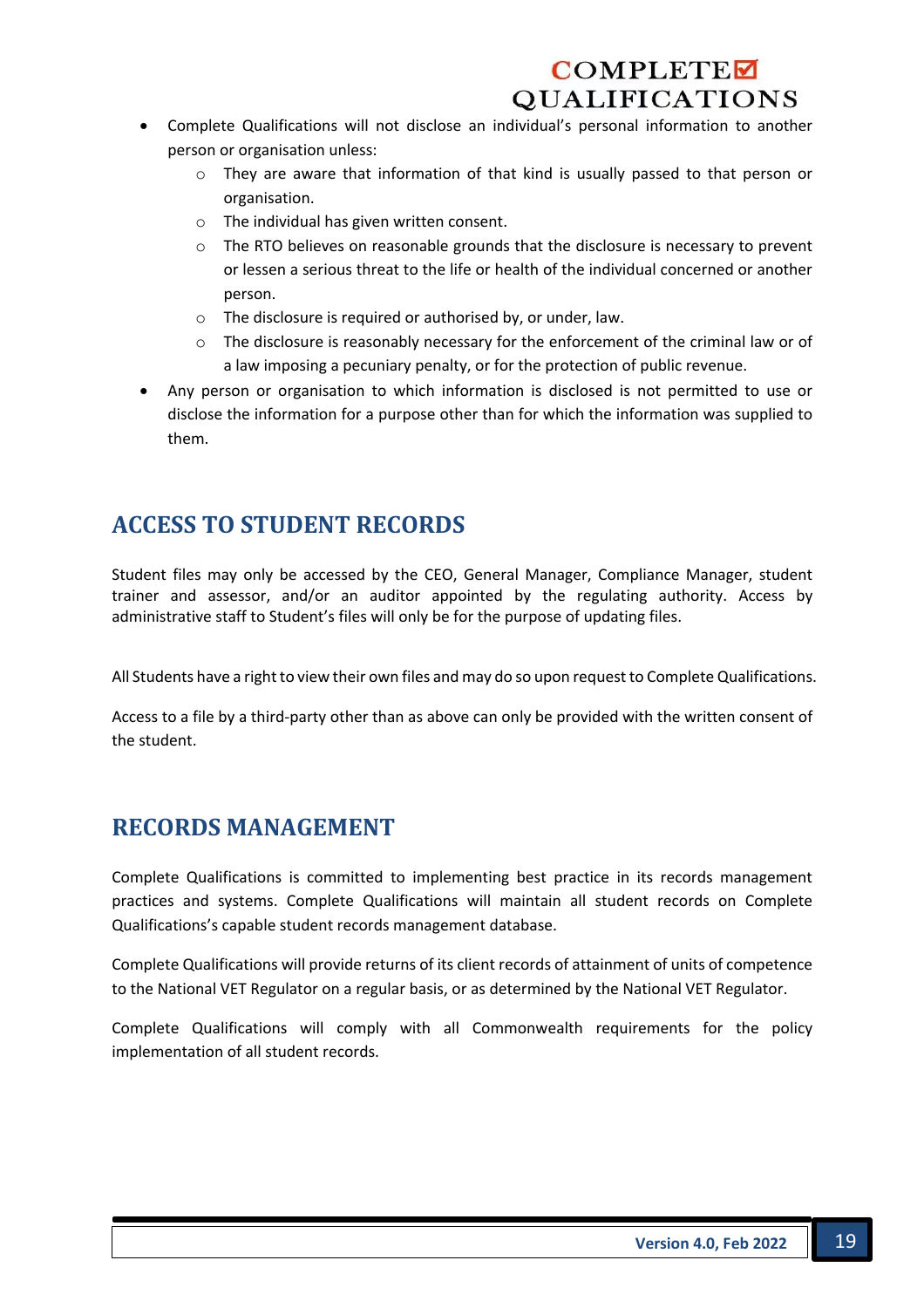## **STUDENT FEEDBACK**

Complete Qualifications encourage your feedback on the training and assessment experience and on client support services.

Feedback forms will be provided to you upon completion of the program.

Feedback forms are provided to you by your trainer. Once these forms are completed, they are to be returned directly your trainer, who will forward them on to Complete Qualifications office.

Feedback may also be gathered in various other forms including emails, telephone calls and verbal discussions. All feedback received will be analysed by Complete Qualifications management team and may result in improvements being made to services provided to students.

## **COMPLAINTS AND APPEALS**

Complete Qualifications are dedicated to providing a high standard of service. Should a Student have a complaint or wish to appeal an assessment result they are encouraged to do so by using the following process:

#### **Complaints**

**First instance:** Students are encouraged to speak immediately with their Trainer. If the Student is not comfortable addressing the issue with the Trainer, they are encouraged to contact management.

**Second instance:** If the issued is not resolved the Student is encouraged to either speak to or contact in writing the CEO.

**Third instance:** If the matter is still not resolved an independent third party will be requested to assist with resolution. Third parties may include relevant training representative(s), legal representatives (e.g. Anti-discrimination board) or other relevant personal.

Outcomes of complaints or appeals will be provided to the candidate in writing within 14 working days.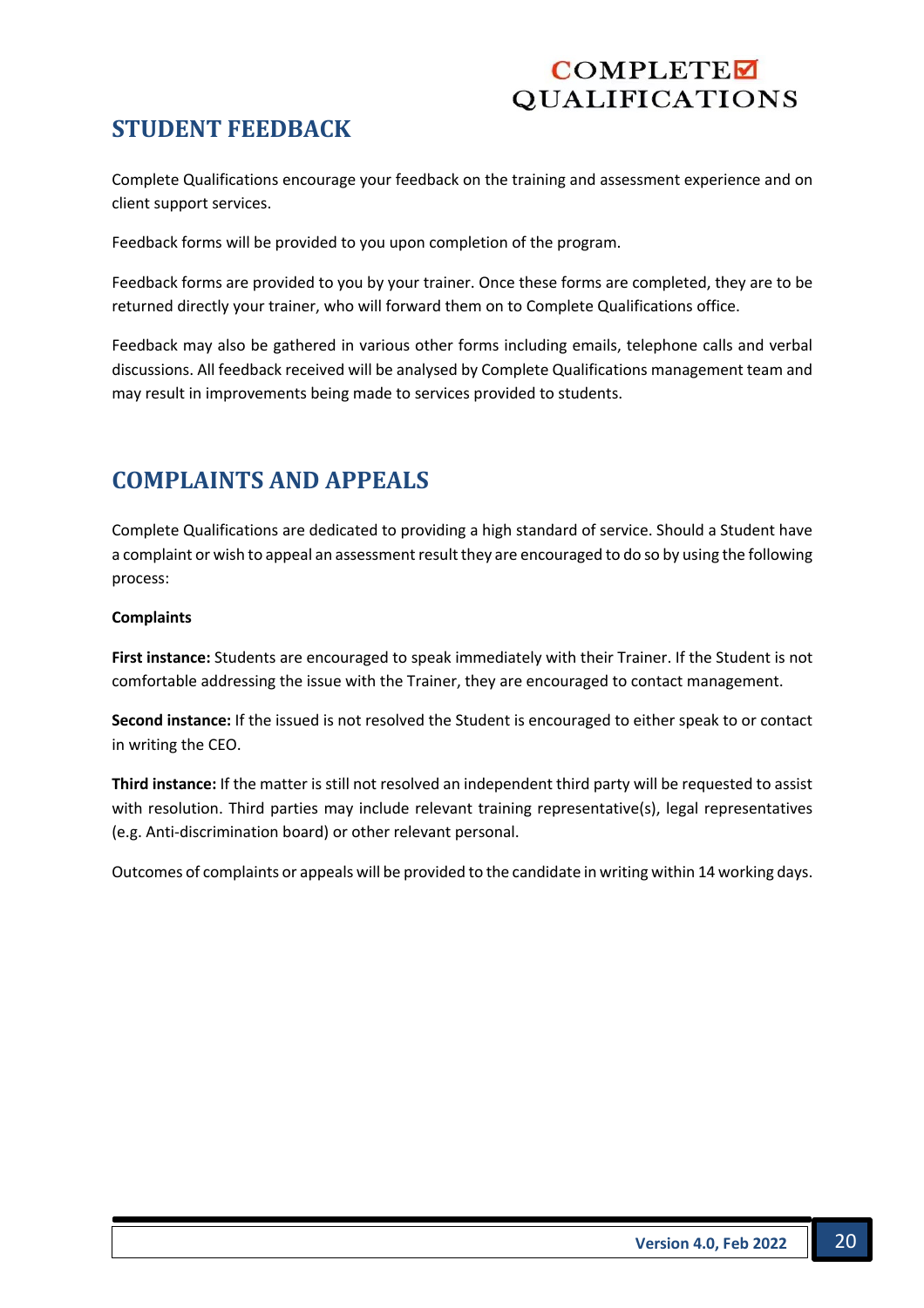#### **Appeals**

Appeals are the expression of the dissatisfaction of an assessment result. The process for appeals is shown below.

**1. Resubmission or a second testing.**

**In the first instance, the trainer will consult with the Office Manager and depending on the circumstances will provide an opportunity to re-sit the exam or resubmit the piece of work.**

**It will then be re-marked. The request and reasons will be recorded in writing.**

> **2. A second Assessor will be asked to re-mark the work The trainer should immediately inform the Office Manager if a re-sit or re-submit is not recommended or if the participant has a grievance, disagreement or dispute about the results. The appeal issues will be discussed with the participant and trainer, recorded in writing, and if appropriate we will make arrangements for re-assessment by another Assessor.**

**3. A written assessment appeal with an assessment panel**

**If the participant is still not satisfied with the re-submission process & second marking the participant must put their appeal in writing. An appeal panel will be set up by the CEO.**

**The participant has the right to formally present his/her case and may bring a support person to that meeting.**

**Details of the meeting will be recorded in writing & the participant informed. The participant will be given a written statement of the final appeal outcomes, including reasons for the decision by the RTO within 14 days.**

> **4. The participant has the right to take an appeal related to a VET qualification to ASQA When other avenues have failed; participants have the right to take further action under Australian Consumer law and the right to pursue other legal remedies.**

If any assessment appeal is substantiated, it is our responsibility to follow up on the issues, modify policies and procedures if required and record this action in the continuous improvement system. The student will be notified of this follow up and corrective action.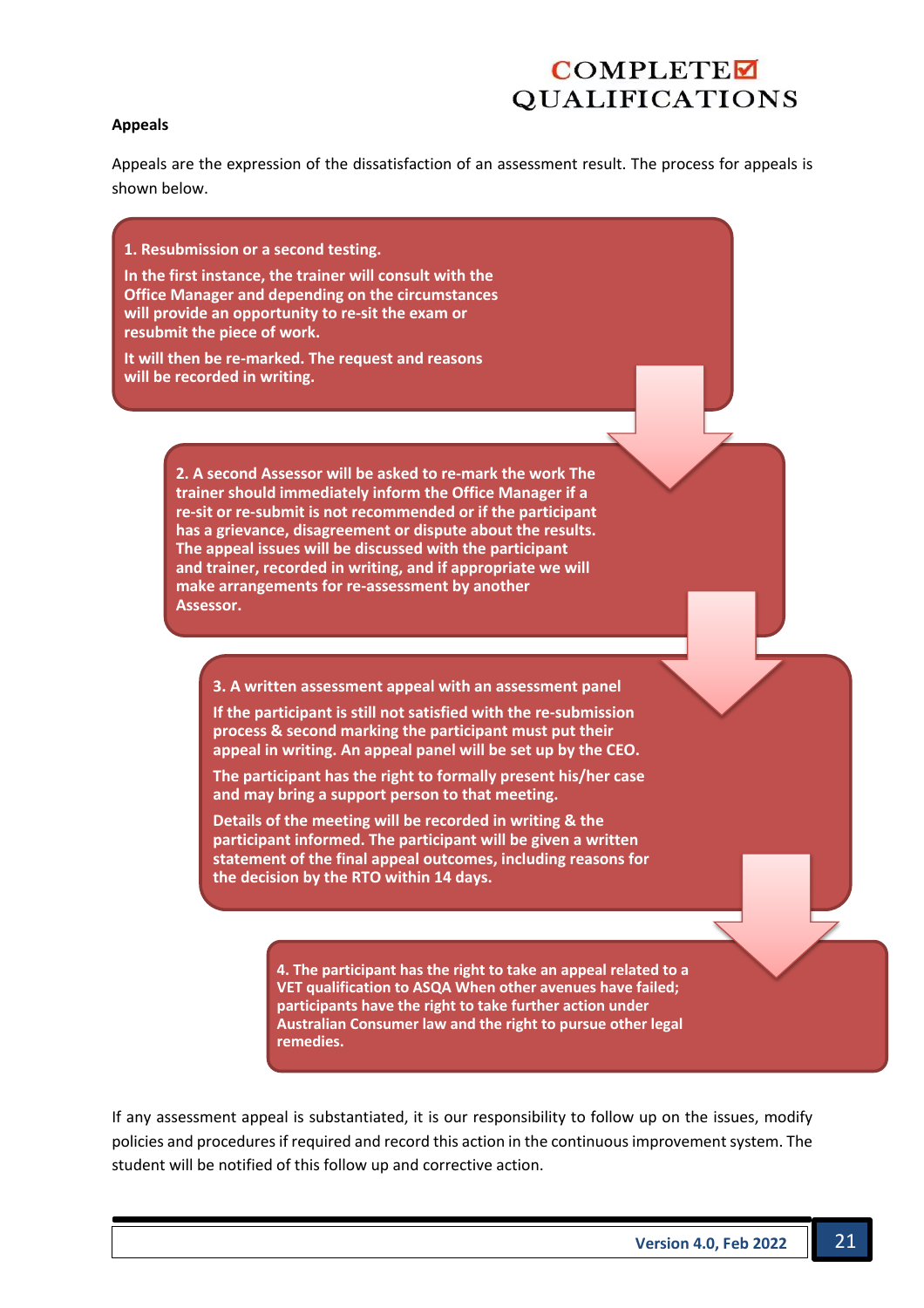## **TRAINING AND ASSESSMENT**

#### **Learning Environment**

Complete Qualifications has policies, procedures and information to help create a working and learning environment that is safe and healthy, culturally diverse, friendly and non-discriminatory.

We encourage you to visit the student Information section of our website to view all relevant policies and procedures.

#### **Training Programs**

Complete Qualifications offers short courses, partial qualification training programs and full qualification programs in various different areas.

All nationally recognised qualifications that we are approved to deliver are located at https://training.gov.au/Organisation/Details/40793

All our course information can be accessed via www.cq.edu.au .

#### **Trainer and Assessors**

Complete Qualifications staff are an integral part of our student's journey towards growth. From the time you apply to the time that you graduate, you will be assisted by staff who provide you with a quality service.

All our Trainer/Assessors are highly qualified, dynamic and experienced industry professionals who consistently model best practice and who are committed to optimising your ability to meet course requirements. All Trainer/Assessors are required to provide Complete Qualifications with recent evidence of industry currency, competency and professional development.

#### Language, Literacy and Numeracy (LLN)Assistance

Complete Qualifications recognises that not all Students are able to read, write and perform calculation to the same standards. Complete Qualifications will endeavour to help Students where we can, to accommodate anyone with difficulties with language, literacy or numeracy.

If you have a concern with language, literacy or numeracy, please inform our office staff at the time of enrolment into the program.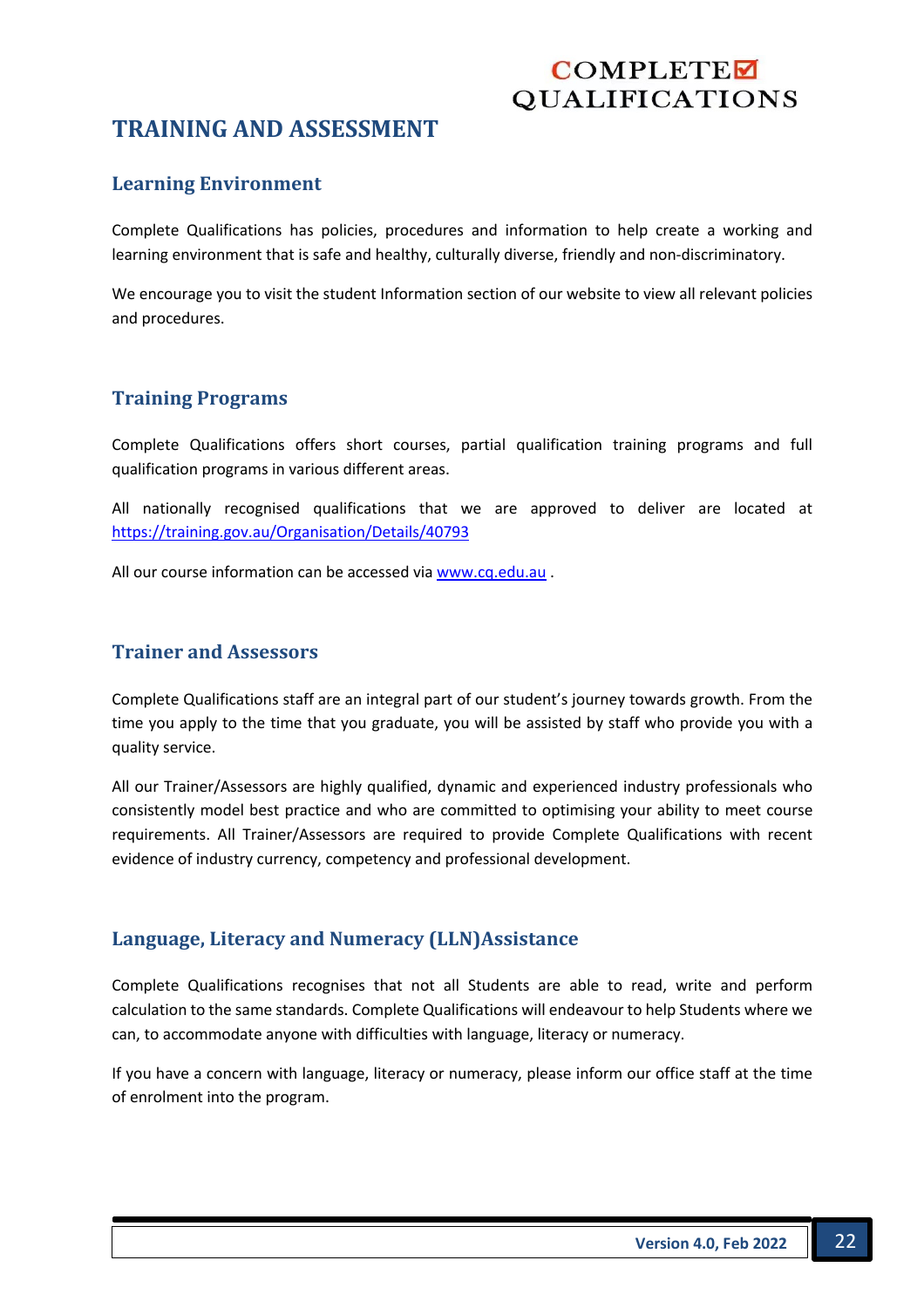## **Credit Transfer (CT)**

You may be eligible for a credit transfer if you have previously undertaken training through a Registered Training Organisation. Credit transfer may be granted for one or more units or a full certificate level. Three major factors need to be considered.

- 1. How current the qualification is,
- 2. Mapping to the current training and
- 3. If the training was undertaken with a Registered Training Organisation.

#### **If you think you may be eligible for a credit transfer you will need to provide the following:**

- The original statement of attainment and/or certificate for your Trainer to sight
- A copy of the statement of attainment and/or certificate
- Or a certified copy of your qualification signed by a justice of peace

## **Recognition of Prior Learning (RPL)**

Recognition of Prior Learning is the process of formal recognition for skills and knowledge gained through previous learning such as:

- Life experiences
- Previous formal learning
- Employment
- Recreational or personal interests

You may be eligible for recognition of prior learning for part or all of your intended study, based on your previous experiences and learning. For more information regarding RPL and how to apply, please discuss this with your trainer and/or Complete Qualifications management.

#### **Competency Based Training and Assessment**

Students enrolled in training which will lead to either a statement of attainment are required to complete assessments to demonstrate competency. Competency based assessment is the process of gathering evidence to confirm that Students can perform required skills and knowledge.

Assessments undertaken may include:

- Written/oral assessments
- Practical demonstrations
- Completion of case studies and similar activities
- Work samples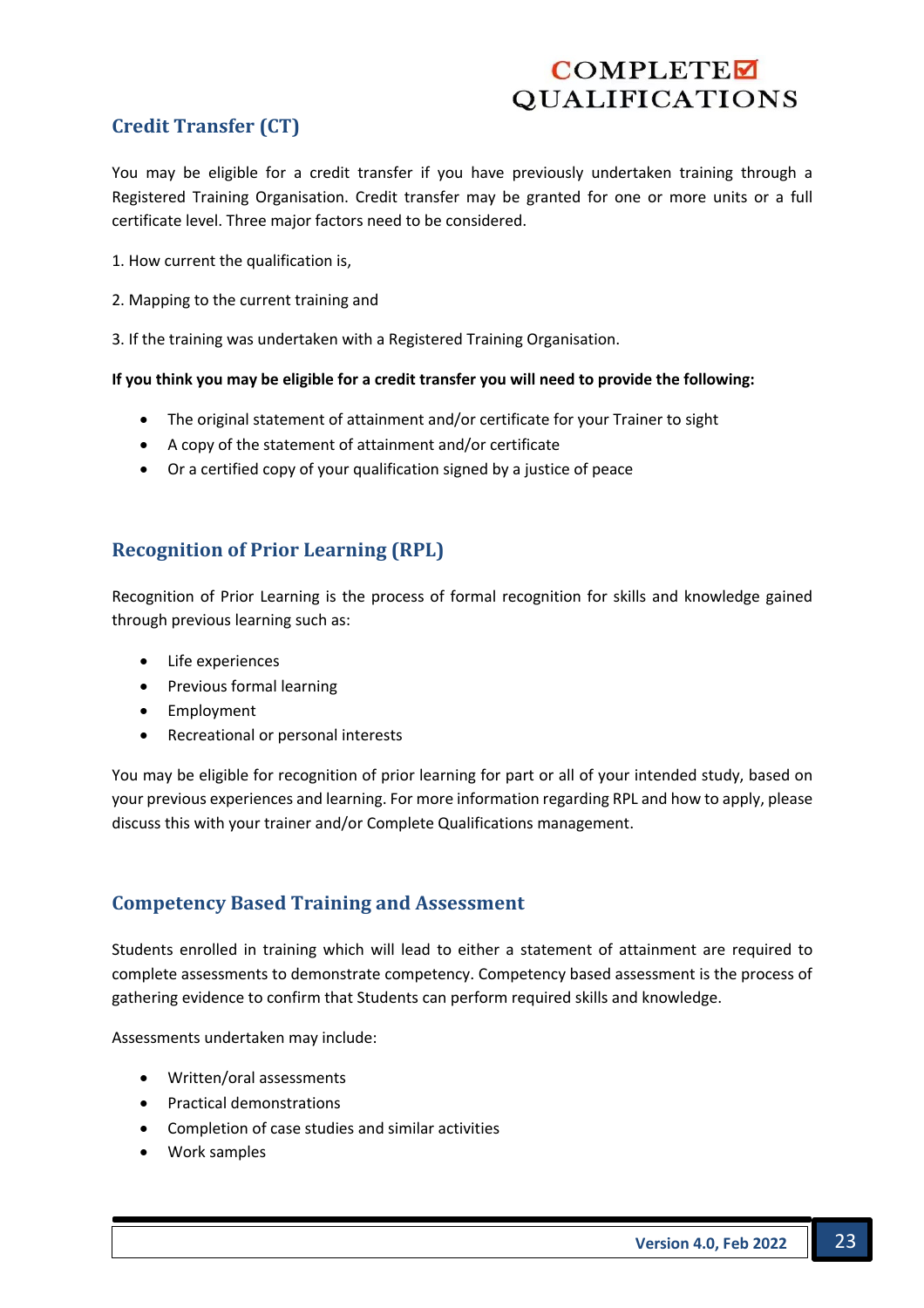Students will be given feedback on all assessment activities. Competency based assessment does not use a marking scale rather the Student is deemed competent or not yet competent.

#### **Flexible Delivery and Assessment Procedures**

Our training and assessment is developed to ensure all Students have an equal and fair opportunity to complete the required training and assessment activities catering to different learning styles and needs. Adjustments for individual needs can be made such as written assessment can be adjusted so that it is conducted as a verbal assessment.

Any further questions can be referred to your trainer or Complete Qualifications management.

#### **Copies of Assessment**

For record keeping requirements, all work that is submitted will be kept with Complete Qualifications for compliance and audit purposes. We will not be responsible for any submissions which have been lost, stolen or destroyed. It is recommended that you keep duplicate copies of your work for your own reference or should they be lost in the mail.

#### **Re-assessment**

Reassessments will need to be booked with Complete Qualifications administration team and will normally attract a fee. Re-assessment fees must be paid prior to the event and receipts must be presented to the trainer/assessor conducting the reassessment for a student to be admitted.

If a student does not participate in a particular assessment due to a valid reason, they may request an alternative assessment date. If the rescheduling cannot be conducted during normal class time, a rescheduling fee may apply.

Examples of valid reasons include: medical problems, emergency situations or illness evidenced by a medical certificate that must state that the student was unable to attend class. Complete Qualifications reserves the right to request evidence prior to re-scheduling the assessment date. The request must be presented to the trainer in writing one week prior to the requested re-schedule date.

If you are assessed as not competent for a unit of competency for the first attempt, a free reassessment will be offered. If you are assessed as not competent again, a re-assessments fee will be applied. If you are assessment as not competent for the third time, you will be required to pay the rescheduling fee of a 50% of the full unit of competency fee to attend the full course again.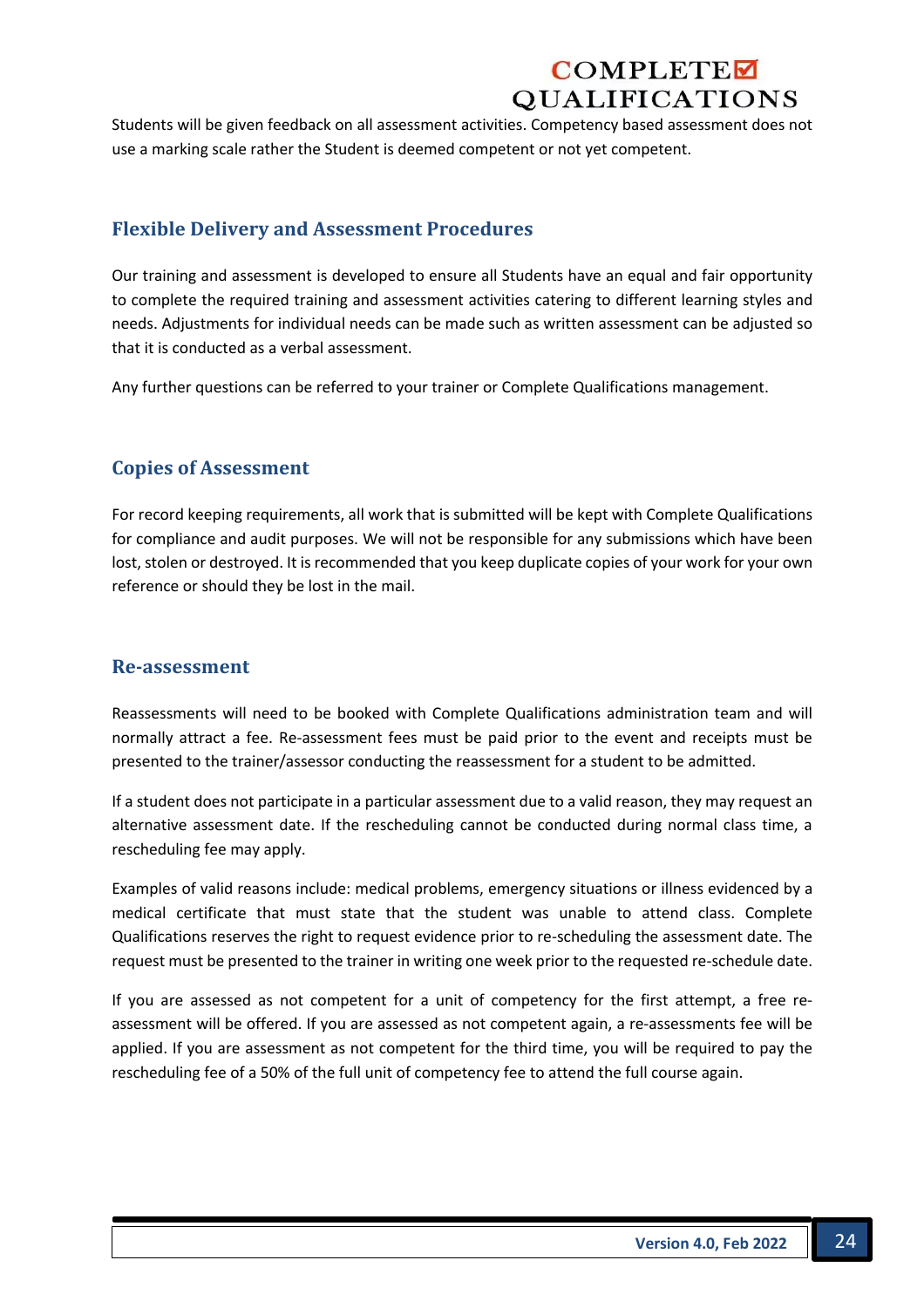### **Access and Equity in Assessments**

- All reasonable steps will be taken to ensure you will be given a fair opportunity to undertake the assessment;
- If there are any aspects of the assessment that are unclear and you are not certain about you should speak to the trainer/assessor; and
- Should you require a reasonable adjustment of the assessment due to a physical impairment you should discuss this with the trainer/assessor immediately.

Reasonable adjustments may include:

- Modifying educational premises. For example, ensuring that classes are in rooms accessible to the person with disability.
- Modifying or providing equipment. For example, lowering benches and enlarging computer screens.
- Changing assessment procedures. For example, allowing for alternative examination methods such as oral exam, or allowing additional time for someone else to write an exam for a person with a disability.
- Changing course delivery. For example, providing study notes or research materials in different formats or providing as sign language interpreter for a deaf person.

#### **Assessment Feedback**

All assessment tasks undertaken will be assessed and you will be given feedback on your outcomes from these assessments. This feedback will be a constructive discussion and if you are found to be 'Not Yet Competent' your assessor will explain to you why, and what you need to do to gain competency. If you do not agree with the decision, you have 10 working days from the date of the assessment has been made to appeal.

#### **Plagiarism**

Complete Qualifications has an expectation that all students produce their own independent work and acknowledge the ideas and material of any authors work. Plagiarism occurs when a student submits an assessment which includes the words or ideas of another person without reference to the original author. Cheating in an exam includes any action or attempted action where the learner seeks to gain an unfair or dishonest advantage academically.

Plagiarism is not accepted and where plagiarism is detected, Complete Qualifications will assess the evidence as 'Not Yet Competent'. If the practice continues, Complete Qualifications will take suitable action to cancel to training.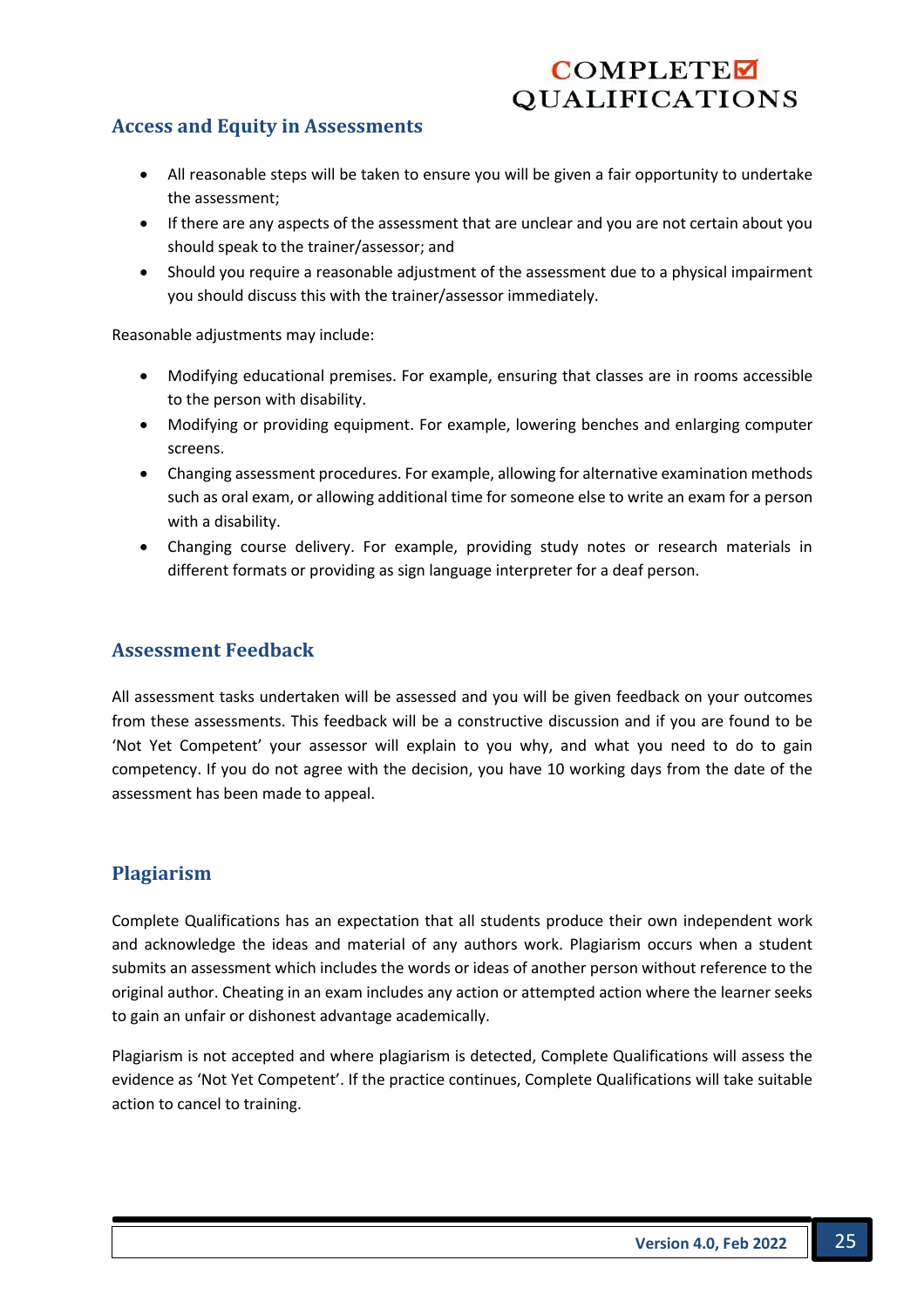#### **Assessment Record**

All assessment results are stored both in a hard copy and electronically for 6 months after course completion. A copy of the qualification and the transcript issued is kept electronically for 30 years.

## **Quality Control**

**Assessment** means the process of collecting evidence and making judgements on whether competency has been achieved, to confirm that an individual can perform to the standard required in the workplace, as specified in a training package or VET accredited course.

**Validation** is the quality review of the assessment process. Validation involves checking that the assessment tool/s produce/s valid, reliable, sufficient, current and authentic evidence to enable reasonable judgements to be made as to whether the requirements of the training package or VET accredited courses are met. It includes reviewing a random sample of student's assessments and making recommendations for future improvements to the assessment tool, process and/or outcomes and acting upon such recommendations.

Complete Qualifications is required to validate the assessor's decision of a student's assessment task. This may mean that from time to time, your assessment/s may be reviewed as part of this quality control process. The validation selection process includes assessments that have already been deemed competent by the trainer/assessor. Students need to be aware that where units have been deemed competent previously and their assessments have been chosen for validation there may be an obligation for them to undertake rework or additional work to meet the requirements of the training package.

## **Qualifications and Statement of Attainment**

#### **Full Qualification Courses**

Complete Qualifications will within 30 calendar days of a student's course completion, issue and provide an AQF qualification or a statement of attainment to the individual student or their nominated representative who:

- Has finished the whole qualification and/or at least one unit of competency;
- Does not have any outstanding fees;
- Provided Complete Qualifications the USI to verify

If the student has an outstanding financial account, Complete Qualifications will not issue a qualification or statement of attainment to you unless the outstanding amount is paid. If a student does not make a full payment within next 20 working days from the notification date, Complete Qualifications will terminate your enrolment without issuing a qualification or statement of attainment.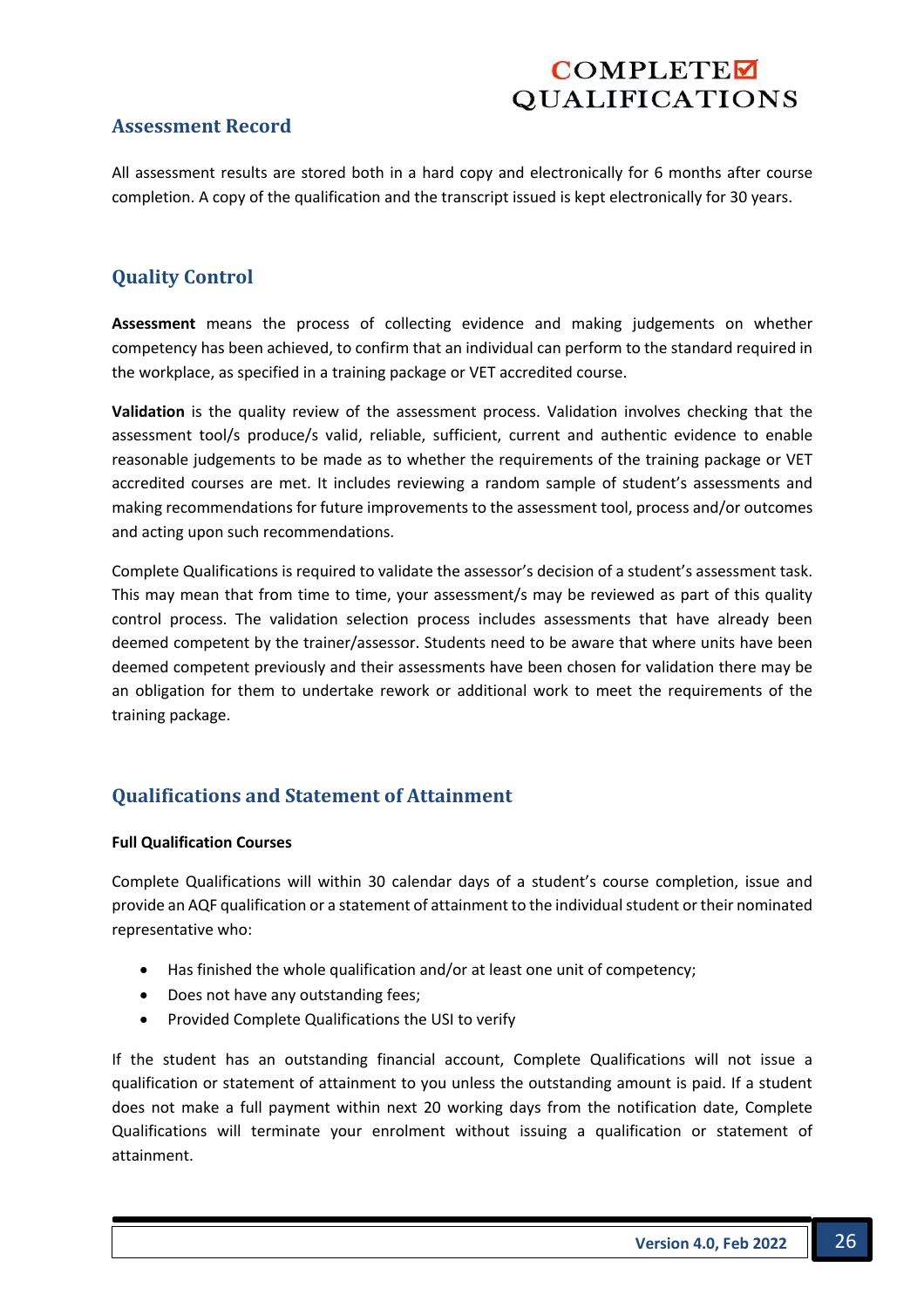#### **Short Courses**

Once the training/assessing staff have assessed a Student to be has satisfactorily competent in their unit, Complete Qualifications will issue a Statement of Attainment.

Note: A Statement of Attainment cannot be issued without a USI.

#### **Replacement Certificate**

Complete Qualifications has obligation to keep electronic record of issued qualification certificates for 30 years. In an event that your certificate is lost, stolen or damaged, you can request to get a replacement of that certificate.

Complete Qualifications will:

- Provide a replacement certificate to any current or previous student who has their certificate lost, stolen or damaged
- Request applications in writing for a replacement certificates; students need to complete the Replacement Certificate Form
- Charge a fee for replacement certificates as outlined in the *Booking Terms and Conditions* of this student handbook.

## **ACCESS AND EQUITY**

Complete Qualifications is committed to ensuring that training opportunities are available to all people on an equal and fair basis.

All Students have equal access to training programs irrespective of their gender, culture, linguistic background, race, socio-economic background, disability, age, marital status, pregnancy, sexual orientation or carer's responsibilities.

Any issues or questions regarding access and equity can be directed to Complete Qualifications Management.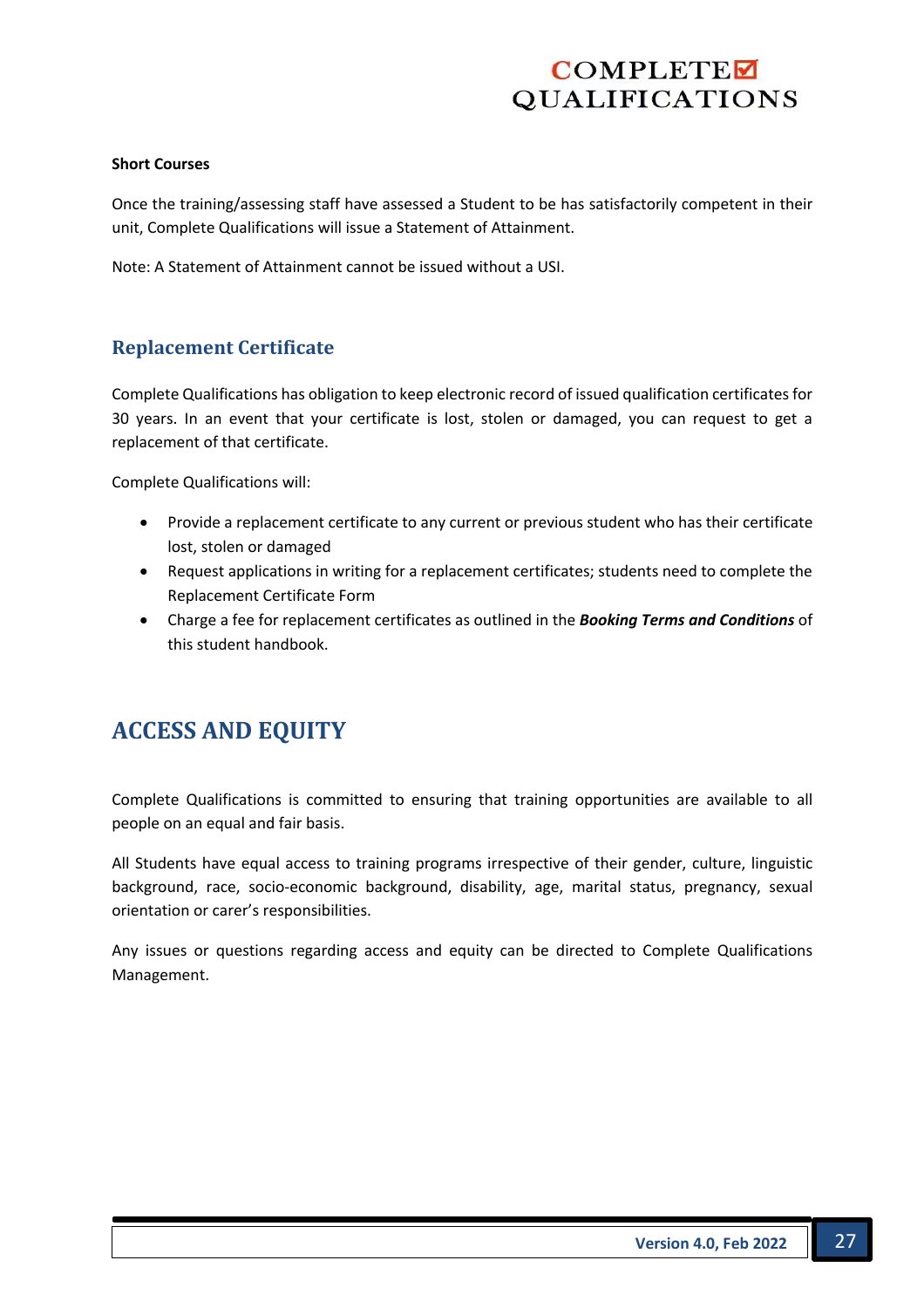## COMPLETE **QUALIFICATIONS BULLYING, DISCRIMINATION AND HARASSMENT**

Under Australian law, Complete Qualifications is required to ensure that we provide an environment that is free from all forms of harassment and discrimination (including victimisation and bullying), so that staff and Students feel valued, respected and are treated fairly.

Complete Qualifications management will ensure that all of our staff and contractors understand their roles and responsibilities in creating such an environment, by a process of training, communication, mentoring and by example. We will ensure all of our staff are aware of the processes and procedures for addressing any form of harassment or discrimination.

Students should be aware of the following definitions:

**'Bullying'** - is unwelcome and offensive behaviour that intimidates, humiliates and/or undermines a person or group. Bullying involves a persistent pattern of behaviour over a period time and may include verbal abuse, physical assault, unjustified criticism, sarcasm, insult, spreading false or malicious rumours about someone, isolating or ignoring a person, putting people under unnecessary pressure with overwork or impossible deadlines, and sabotaging someone's work or their ability to do their job by not providing them with vital information and resources.

**'Confidentiality'** - refers to information kept in trust and divulged only to those who need to know.

**'Discrimination'** - is treating someone unfairly or unequally simply because they belong to a group or category of people. Equal opportunity laws prohibit discrimination on the grounds of sex, marital status, pregnancy, family responsibility, family status, race, religious beliefs, political conviction, gender history, impairment, age or sexual orientation. Victimisation is also treated as another ground of discrimination.

**'Harassment'** - is any unwelcome and uninvited comment or action that results in a person being intimidated, offended, humiliated or embarrassed. Equal opportunity laws prohibit harassment on the grounds of sex and race.

**'Racial Harassment'** - occurs when a person is threatened, abused, insulted or taunted in relation to their race, descent or nationality, colour, language or ethnic origin, or a racial characteristic. It may include derogatory remarks, innuendo and slur, intolerance, mimicry or mockery, displays of material prejudicial to a particular race, racial jokes, allocating least favourable jobs or singling out for unfair treatment.

**'Sexual Harassment'** - is any verbal or physical sexual conduct that is unwelcome and uninvited. It may include kissing, embracing, patting, pinching, touching, leering or gestures, questions about a person's private or sexual life, requests for sexual favours, smutty jokes, phone calls, emails, facsimiles or messages, offensive noises or displays of sexually graphic or suggestive material.

**'Victimisation'** - includes any unfavourable treatment of a person as a result of their involvement in an equal opportunity complaint. Unfavourable treatment could include: adverse changes to the work environment; denial of access to resources or work.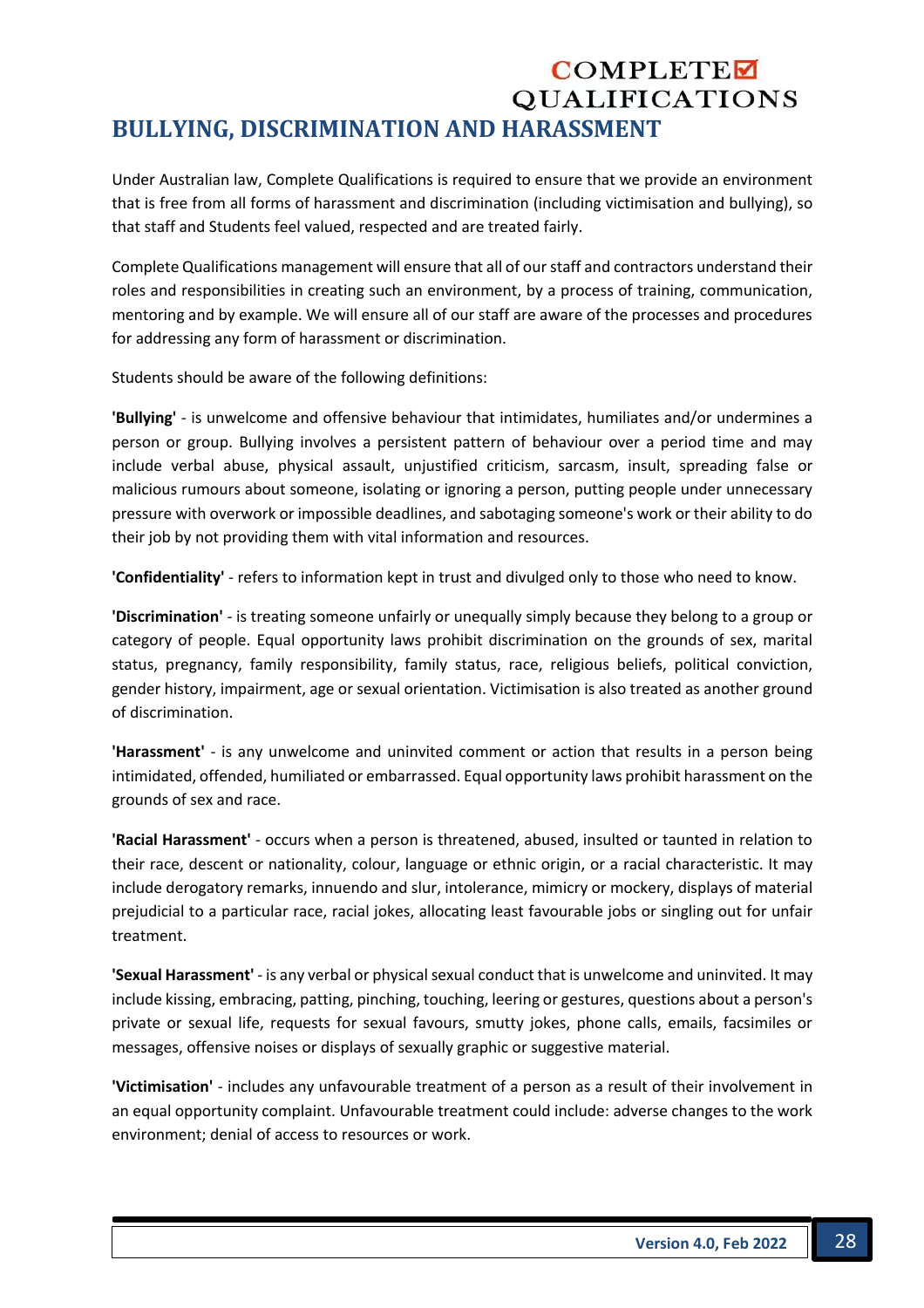#### **Specific principles**

- All staff and Students have a right to work in an environment free of any form of harassment and discrimination
- All reports of harassment and discrimination will be treated seriously, impartially and sensitively. Harassment and discrimination, including victimisation and bullying, is unwelcome, uninvited and unacceptable behaviour that will not be tolerated
- When management is informed of any harassment or discrimination it has the responsibility to take immediate and appropriate action to address it,
- In dealing with all complaints, the rights of all individuals should be respected and confidentiality maintained
- Whenever possible, all complaints should be resolved by a process of discussion, cooperation and conciliation. The aim is to achieve an acceptable outcome while minimising any potential damage to our organisation
- Both the person making the complaint, and the person against whom the complaint has been made, will receive information, support and assistance in resolving the issue
- Victimisation is unacceptable and will not be tolerated. No person making a complaint, or assisting in the investigation of a complaint, should be victimised
- Harassment or discrimination should not be confused with legitimate comment and advice (including feedback) given appropriately by management or trainers
- Staff and Students should not make any frivolous or malicious complaints. All staff and Students are expected to participate in the complaint resolution process in good faith.

## **HEALTH AND SAFETY**

#### **General Health and Safety**

Workplace Health and Safety is designated to protect students from injury and ill health. Trainers have responsibilities for the safety of all persons in their charge. They will actively take steps to identify hazards, which could cause harm and take prompt action to remove or control them.

Students must take care of their own health and safety and that of their fellow students to the extent of their capabilities. This means you must follow all safety rules, procedures and instructions of trainers or other staff during your day to day training.

General health and safety include but not limited to:

- Students and staff should avoid whenever possible, or otherwise carry out carefully and correctly, any lifting.
- Students should not leave items/cords or obstructions in walkways or passageways.
- Students should wear footwear appropriate for the activities that they expect to undertake.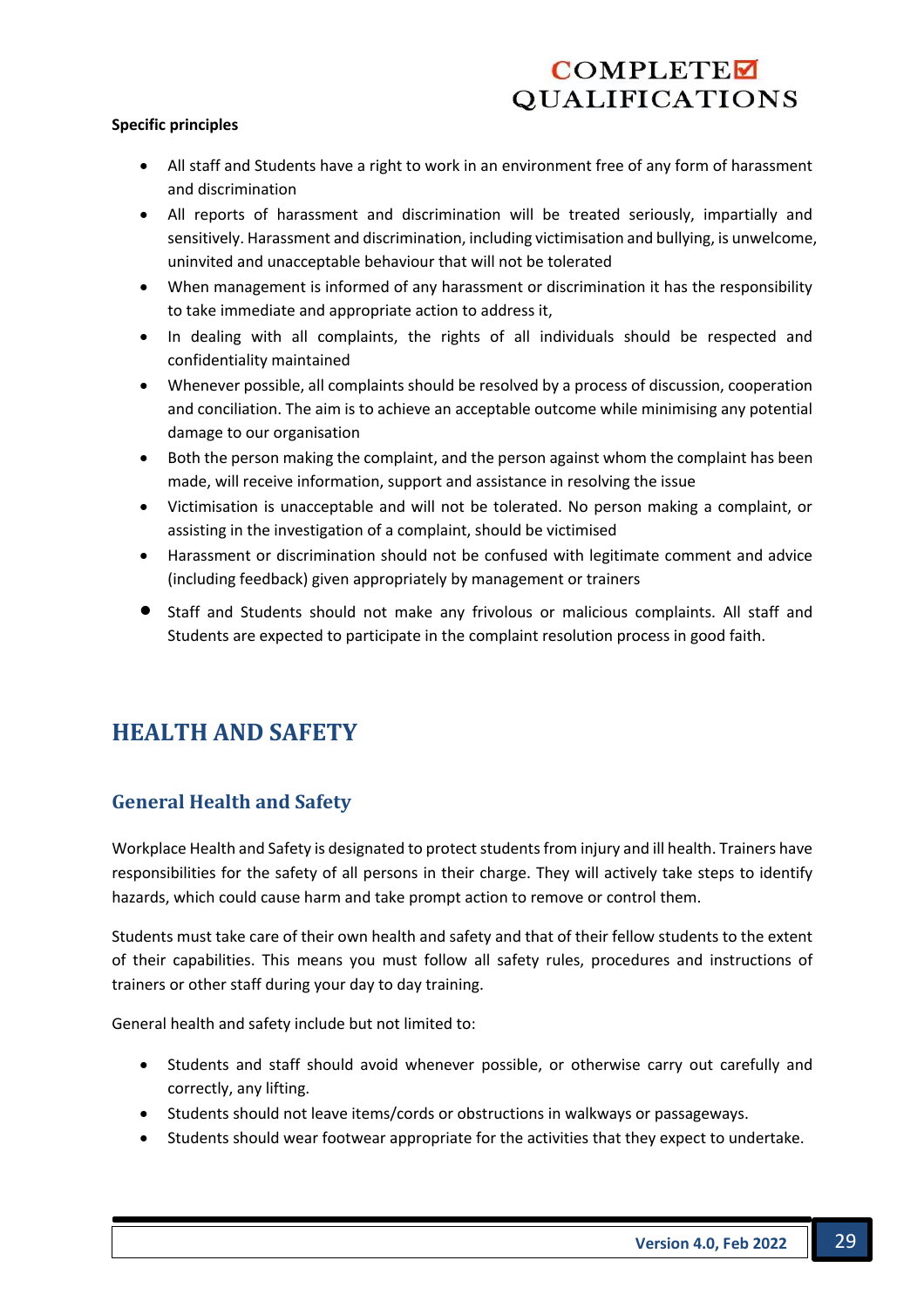## **Hazard Control and Reporting**

Anyone who sees a potential or existing hazard should:

- Assess if they can safely remove or reduce the hazard themselves without undertaking any unnecessary risks
- Act to signal or warn of the hazard to those who may be near
- Report the hazard to your trainer or Complete Qualifications staff member who will arrange any further control of the hazard required.

## **Incident / Accident Reporting**

Complete Qualifications recognises the duty of care owed to its students and that planning for the management of a critical incident is essential.

A critical incident is defined as 'a traumatic event, or the threat of such (within or outside Australia), which causes extreme stress, fear or injury'. Complete Qualifications has in place efficient, sensitive and supportive strategies for dealing with a critical incident and provides support to members of staff, students and others in the community who are involved.

If the incident is on Complete Qualifications premise, the first action will be to contact the emergency services - fire, ambulance or police – as would be the case with other WHS matters. The Chief Executive Officer is contacted immediately when an incident involves death, serious injury or a threat to life or property.

All accidents and injuries must be reported to Complete Qualifications administration team. Staff will follow the Procedure for Hazard/Incident Reporting outlined in the Health and Safety Policy and Procedures. The aim of the reporting system is to prevent accidents from recurring by identifying the problem or hazard.

## **First Aid**

In the event of a student requiring First Aid, a trainer or member of staff will administer First Aid and the student must complete the Incident Form. Should medication be required, students will be referred to their own GP or nurse for advice. In the case of an emergency, staff will call an ambulance and stay with the student until it arrives.